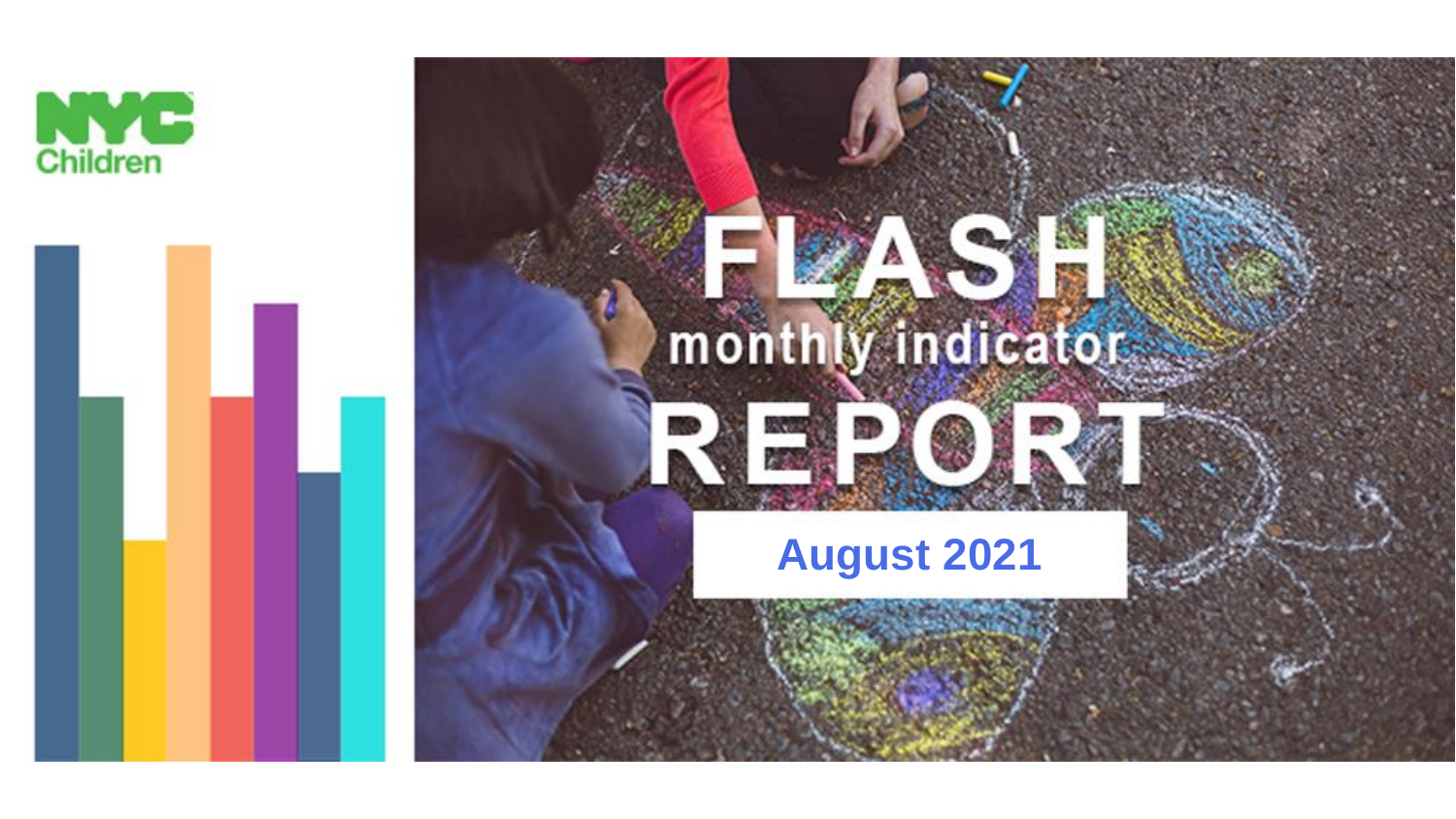## Children Using Vouchers for Child Care January 2018 – July 2021 (End of Month)

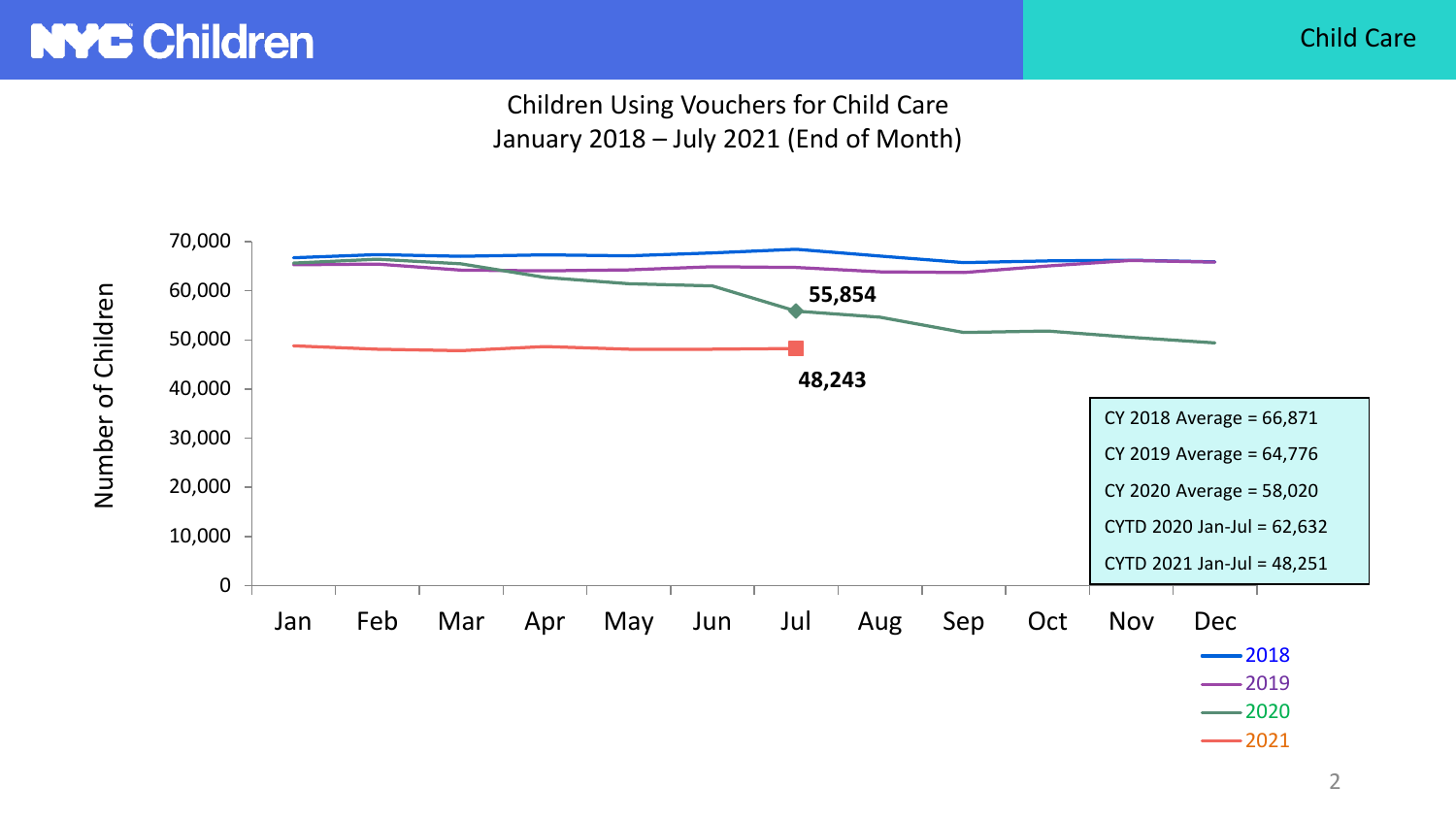Child Protection

### SCR Intakes January 2018 – July 2021



Note: SCR intakes can be followed by investigation or Collaborative Assessment Response.

See Pages 28 through 31 of the Appendix for supporting data.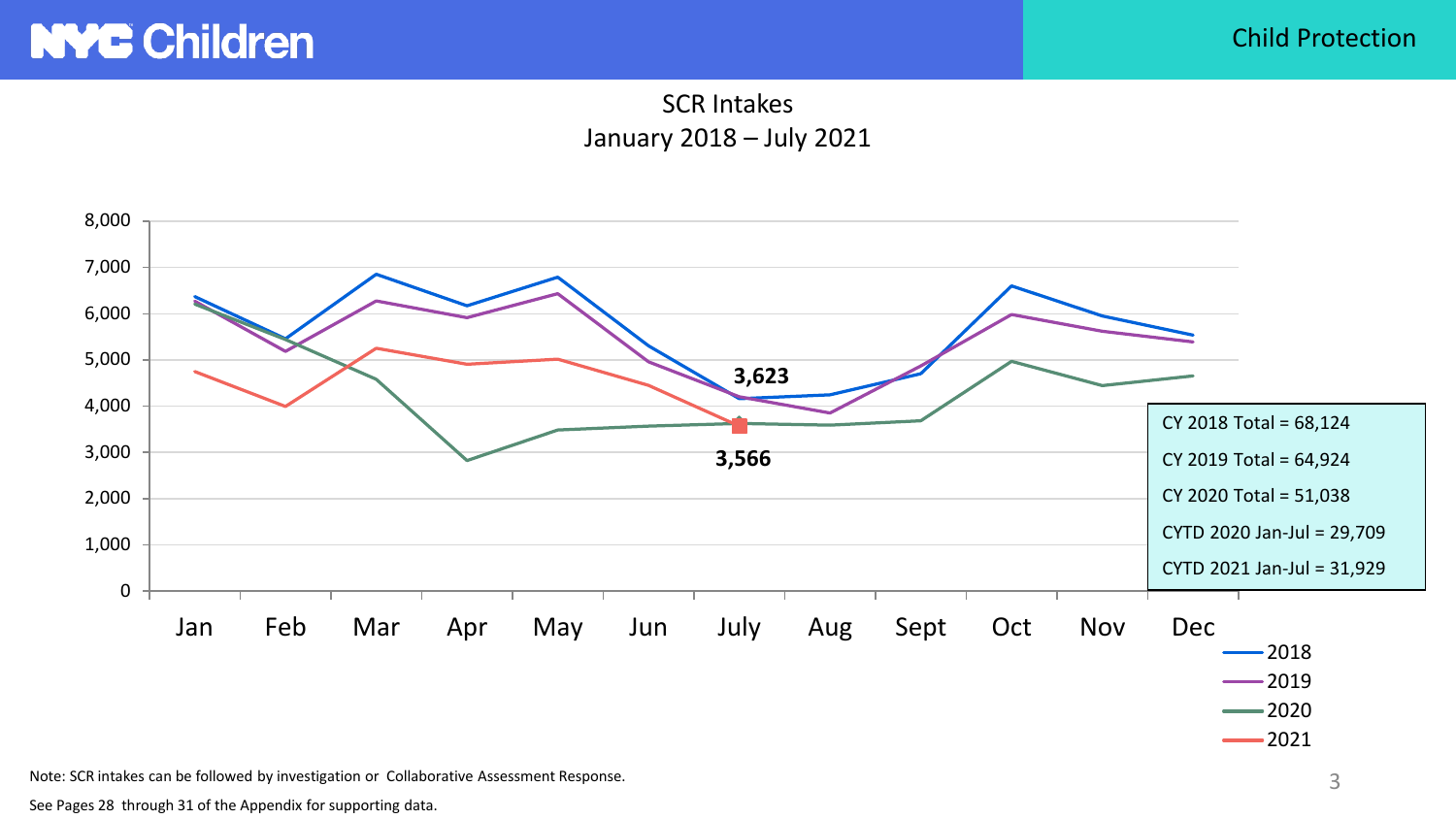Child Protection

### SCR Consolidated Investigations January 2018 – July 2021



4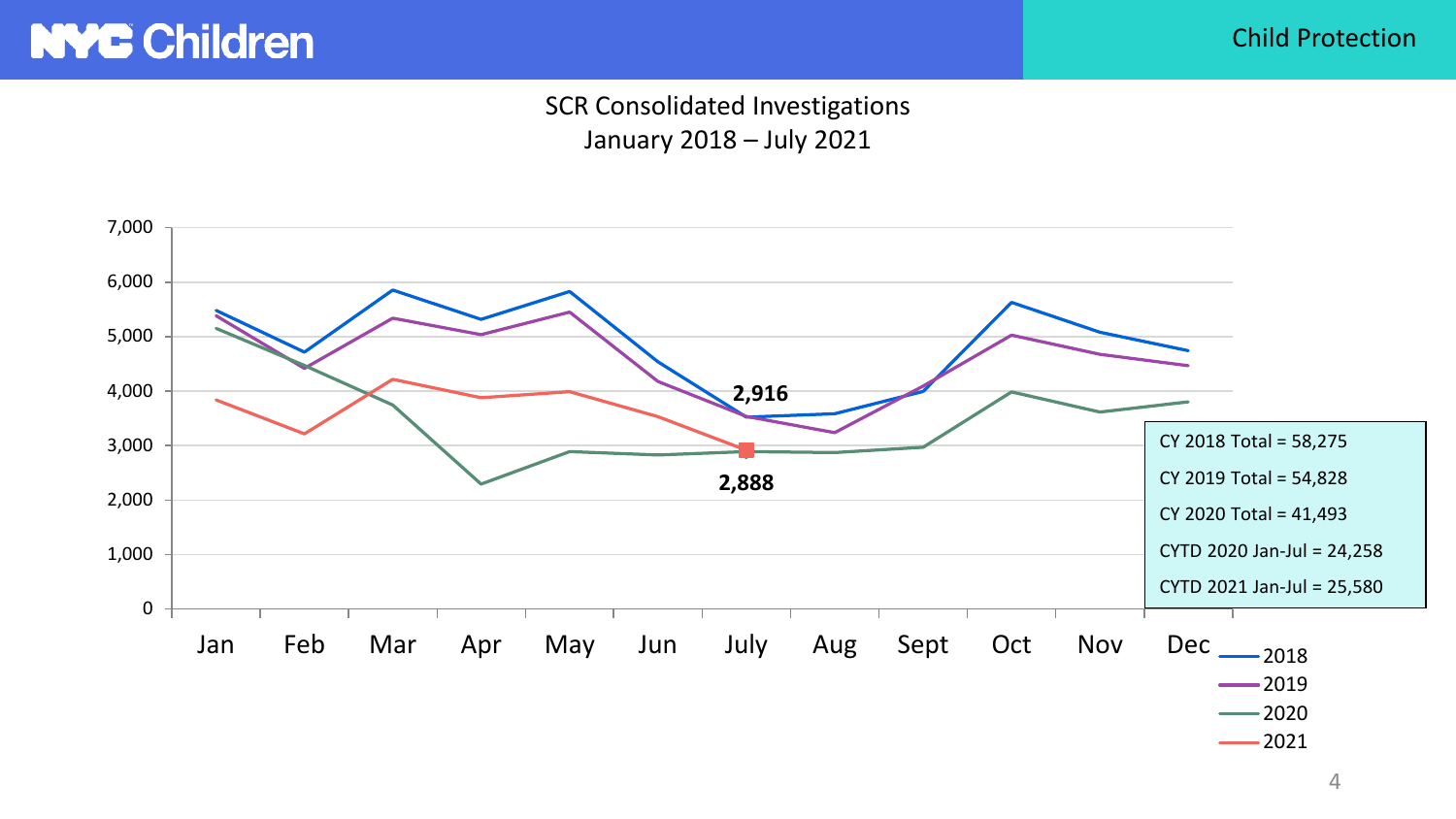#### Child Protection

### Consolidated Investigations and CARES\* Cases July 2020 – July 2021



Number of Investigations & CARES cases 3,017 2,999 3,131 4,290 3,824 4,012 4, 155 3,460 4,596 4,247 4,324 3,774 3,085 **25,580 27,641**

5 \*CARES (Collaborative Assessment, Response, Engagement and Support , formerly known as FAR) is an alternative Child Protective response to some reports of child maltreatment. CARES does not require an investigation and determination of allegations and individual culpability for families reported to the SCR. It is an alternative approach to providing protection to children by engaging families in an assessment of child safety and of family needs, in finding solutions to family problems and in identifying informal and formal supports to meet their needs and increase their ability to care for their children.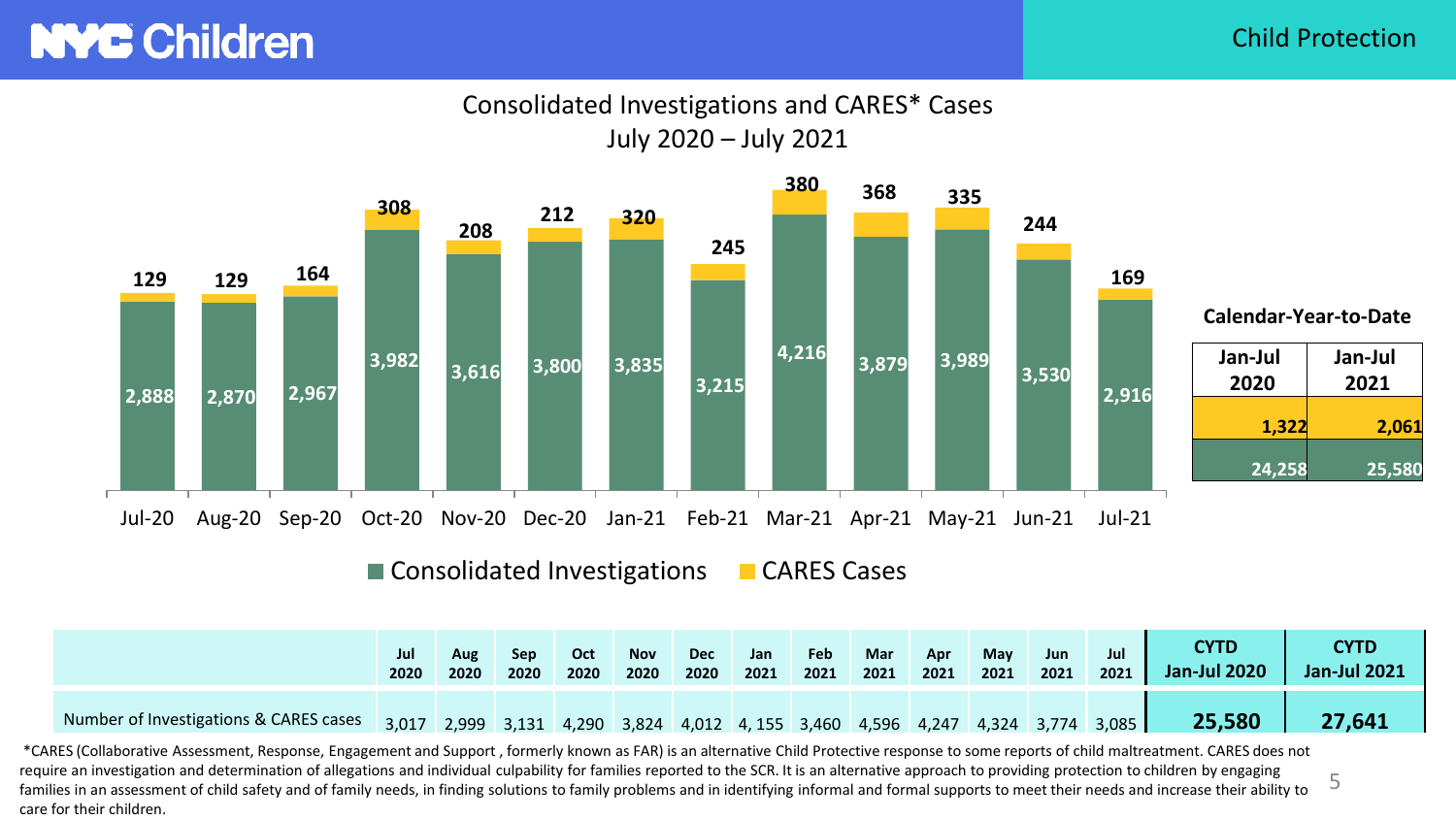#### Child Protection

## Percent of Investigations that Found Some Credible Evidence of Abuse or Neglect January 2018 – May 2021





6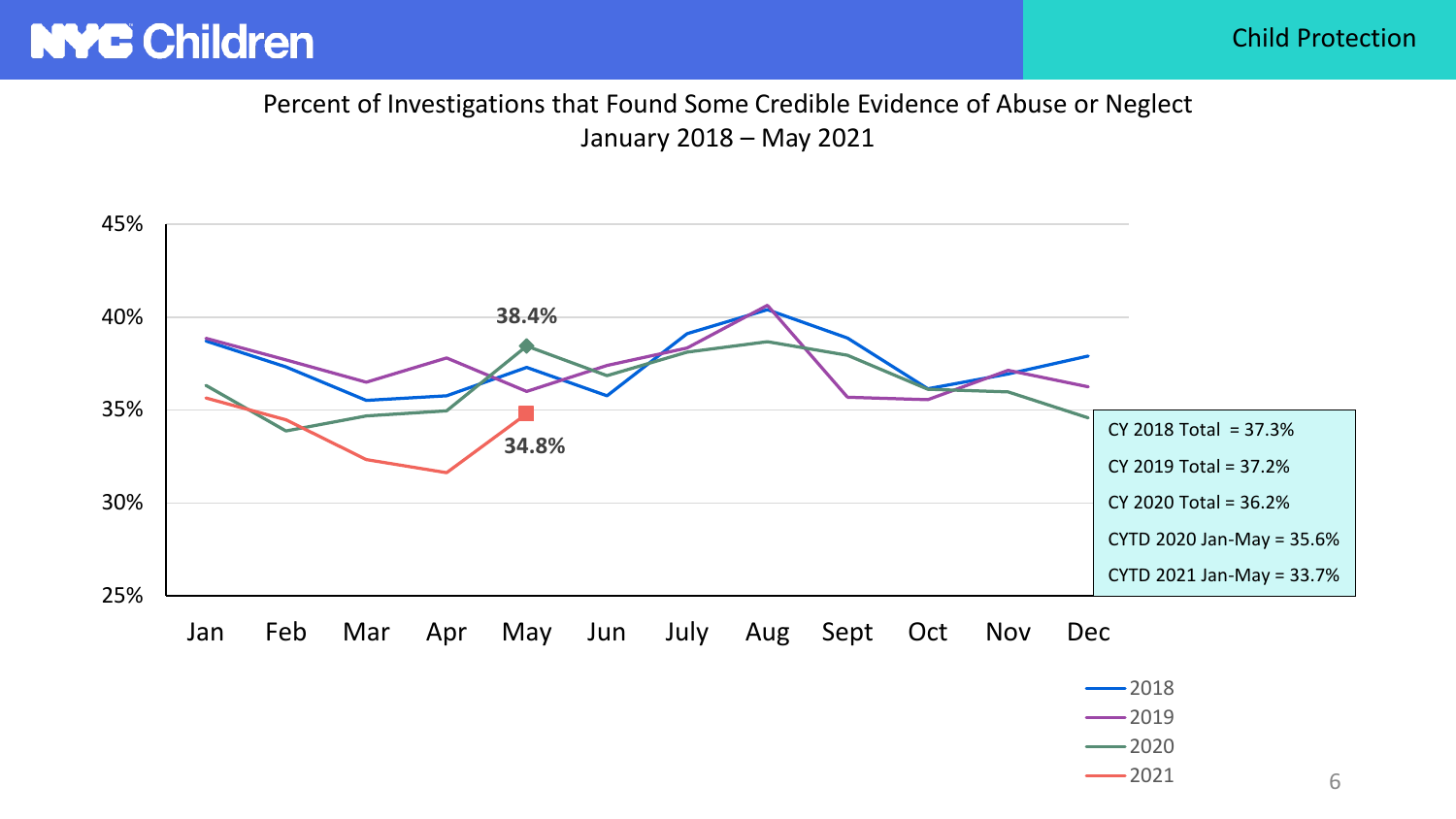Child Protection

7

## Average Child Protection Caseload\* May 2020 – July 2020 and May 2021 – July 2021



\*Prior to December 2018 caseloads are of Protective/Diagnostic Unit (Child Protection, School Based, Sex Abuse and Hospital Units) caseworkers only. Beginning December 2018, all caseload carrying Child Protection Specialists (CPS) in investigative and Family Assessment Response Units are included. Includes CPS in Primary and Case Manager roles only.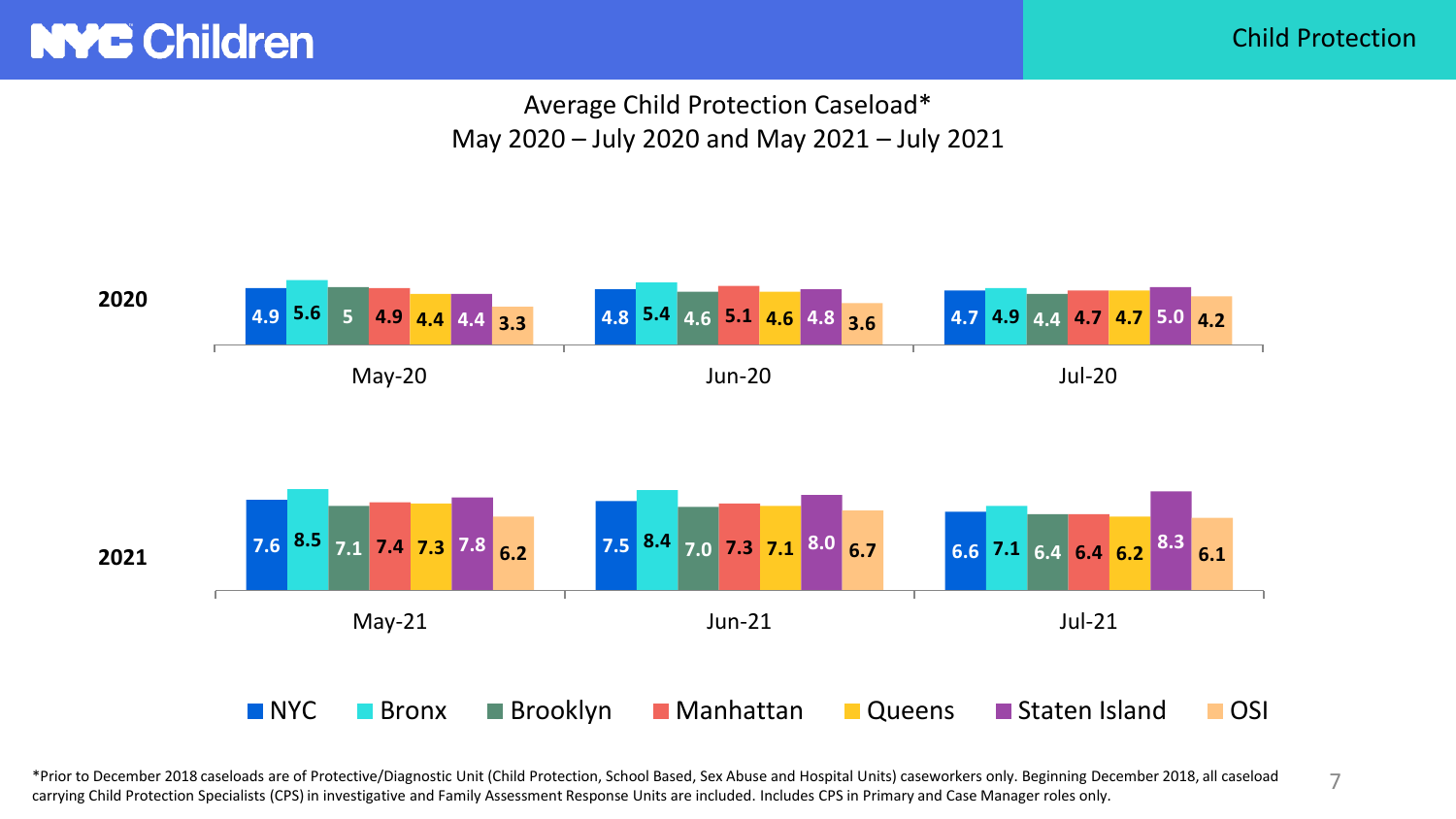Child Protection

8

### OSI Family Foster Care and Day Care\* Investigations July 2020 – July 2021



\*Day Care investigations include alleged abuse or maltreatment of children perpetrated by someone who cares for children in a setting that is not the child's familial home and that requires state or local government approval and is subject to state laws, regulations, and oversight. This includes, but is not limited to, ACS/DOE Early Care and Education programs.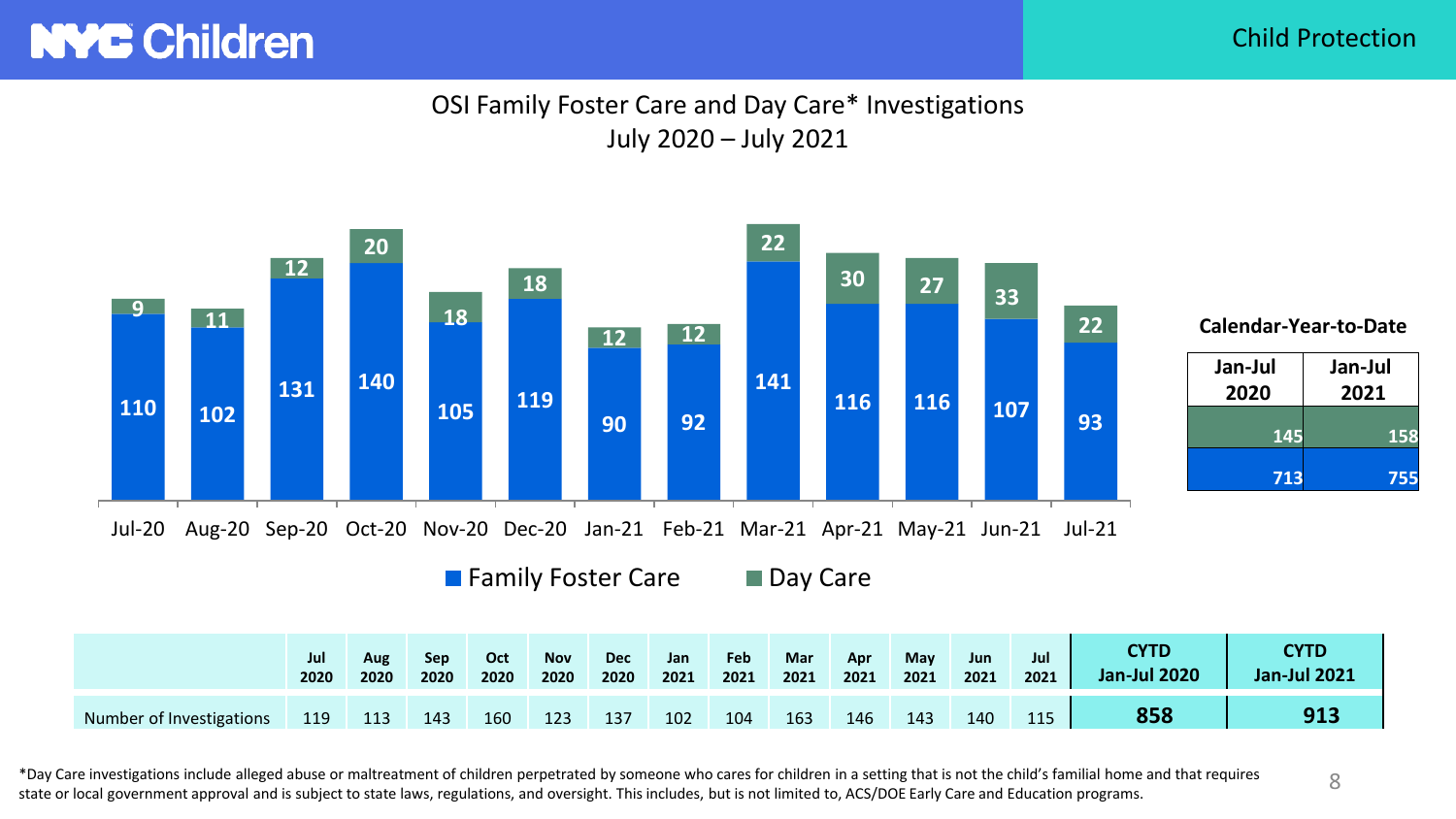#### Child Protection

#### Article 10 Filings and Initial Hearing Outcomes, Children CY 2018 – July 2021



Note: The category "Other/Unspecified" includes released with no supervision, no order issued and no outcome specified.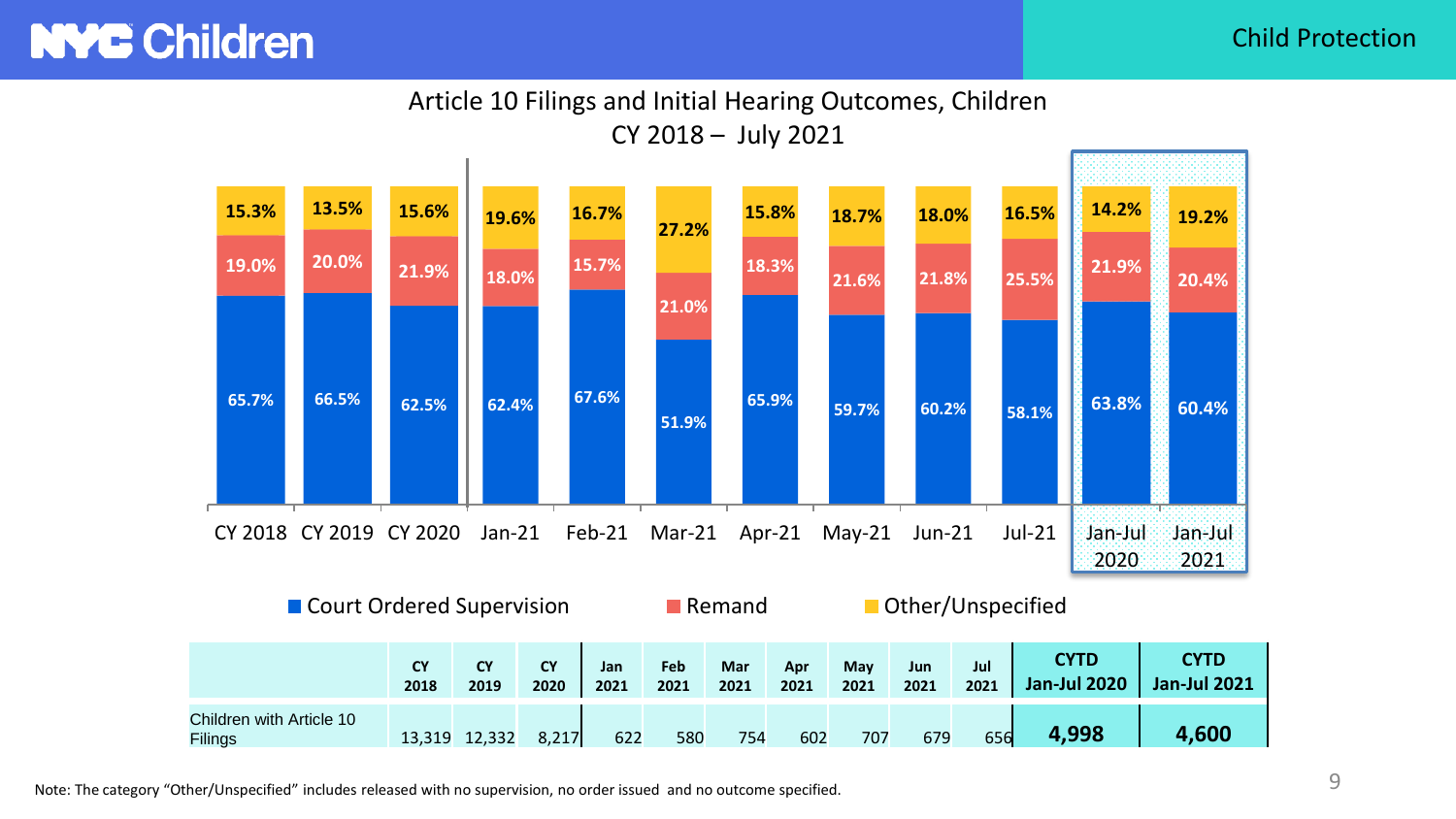Child Protection

### Remands Approved at Initial Article 10 Hearing by Removal Status July 2020 – July 2021



**Pre-Filing Emergency Removals (court approved at initial hearing)** Post-Filing Removals (court ordered at initial hearing)

|                   | Jul  | Aug  | Sep  | Oct  | <b>Nov</b> | <b>Dec</b> | Jan  | Feb                  | Mar  | <b>Apr</b> | May  | Jun  | Jul  | CYTD                | <b>CYTD</b>         |
|-------------------|------|------|------|------|------------|------------|------|----------------------|------|------------|------|------|------|---------------------|---------------------|
|                   | 2020 | 2020 | 2020 | 2020 | 2020       | 2020       | 2021 | 2021                 | 2021 | 2021       | 2021 | 2021 | 2021 | <b>Jan-Jul 2020</b> | <b>Jan-Jul 2021</b> |
| Children Remanded | 142  | 135  | 135  | 197  | 118        | 120        | 112  | Q <sub>1</sub><br>-- | 158  | 110        | 153  | 148  | 167  | 1,096               | 939                 |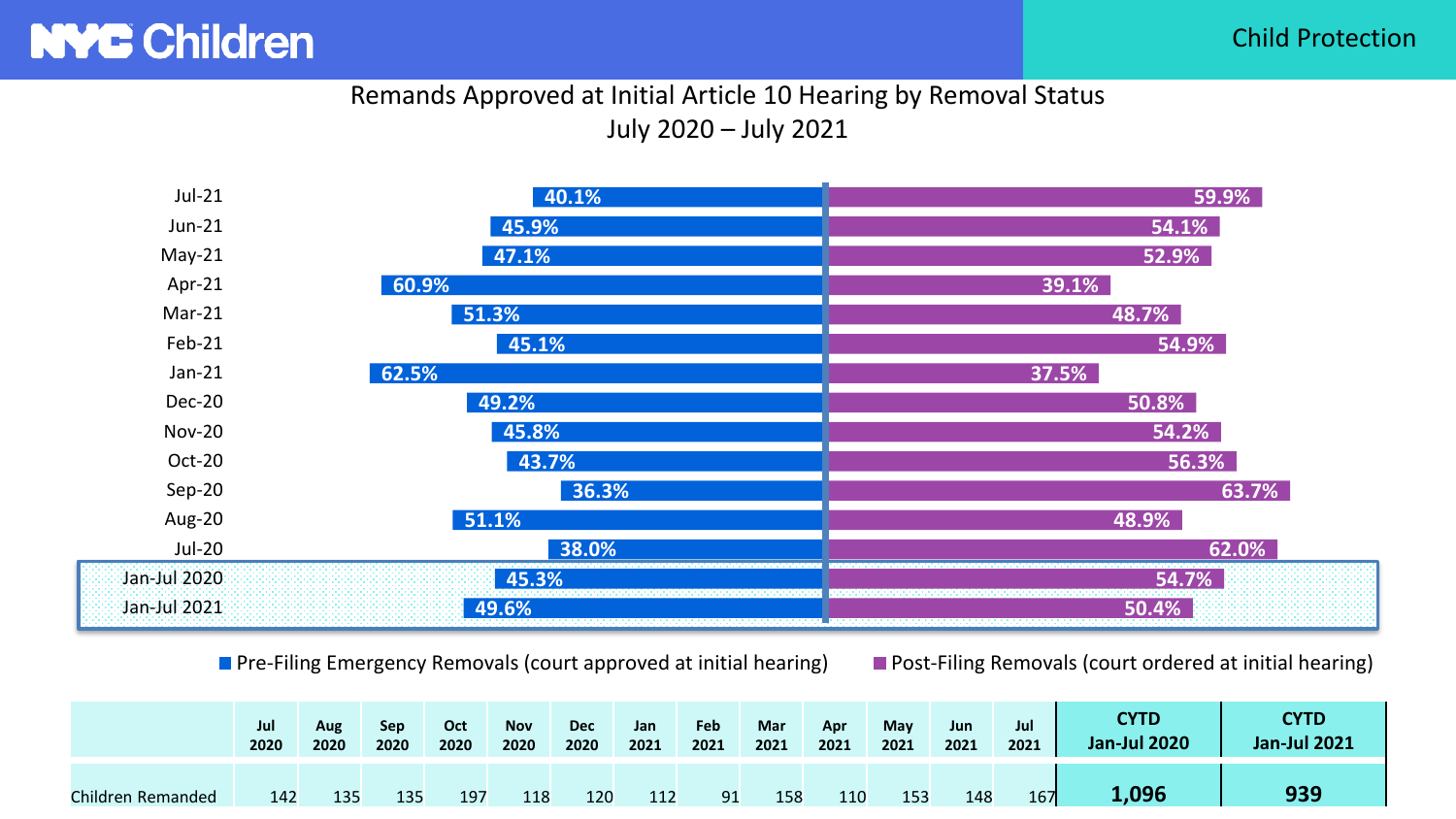Preventive Services

### New Child Welfare Prevention Cases January 2018 – July 2021



See Pages 32 and 33 of the Appendix for supporting data.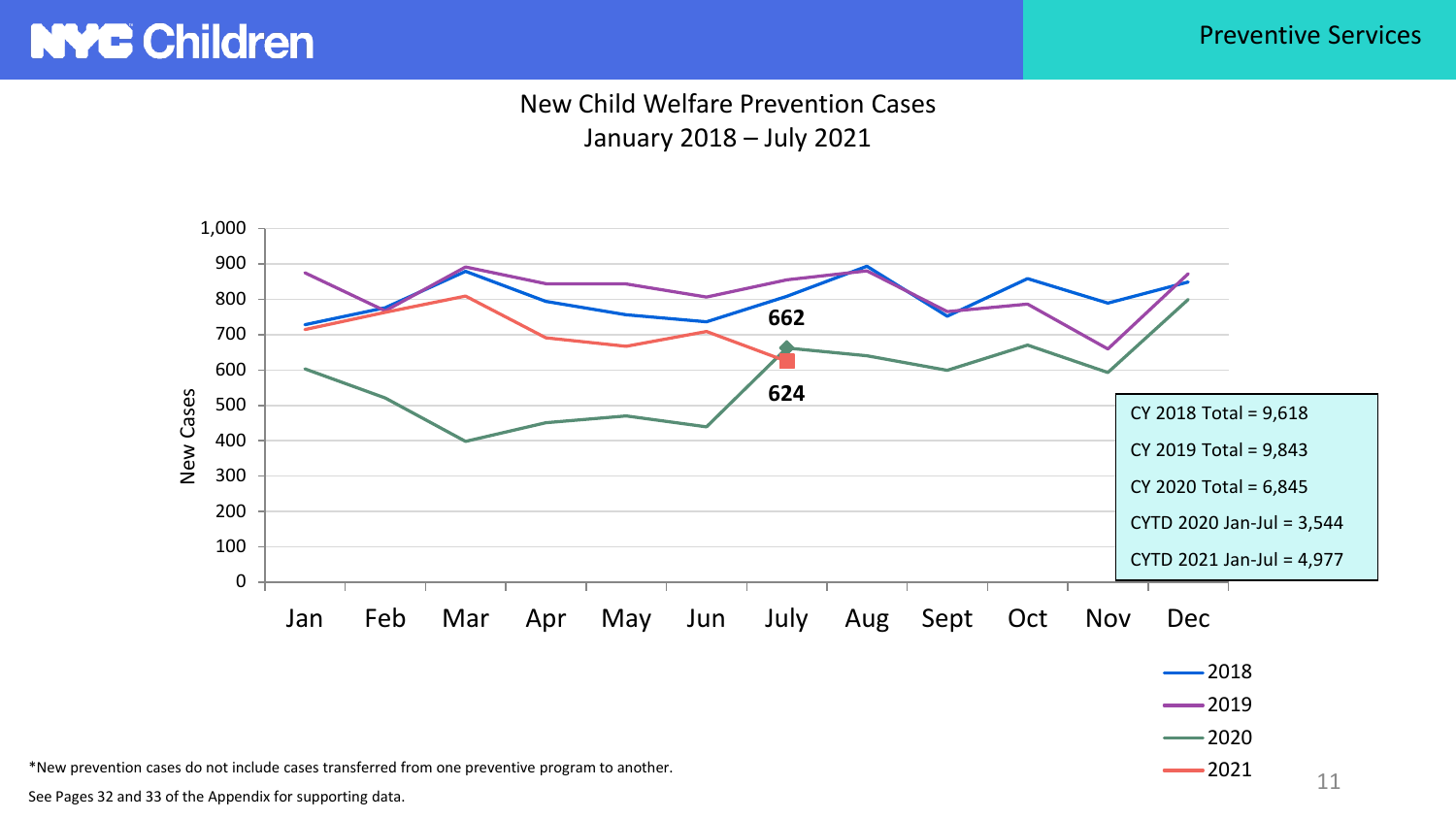#### Preventive Services

## New Child Welfare Prevention Cases by Program Type\* July 2020 – July 2021

| 1.5%   | <u>1.6%</u> | $1.8\%$     |             | 3.3%        | 1.3%                              | <u>1.3%</u>        |                    | <u>1.4%</u> | <u>1.4%</u> |                     | 1.4%               | <u>1.0%</u>                        | <u>1.5%</u>     |             | <u>1.4%</u> | 2.4%                               | 1.5%                | 1.5%            |
|--------|-------------|-------------|-------------|-------------|-----------------------------------|--------------------|--------------------|-------------|-------------|---------------------|--------------------|------------------------------------|-----------------|-------------|-------------|------------------------------------|---------------------|-----------------|
| 33.1%  | 40.9%       | 39.2%       |             | 37.0%       | 36.9%                             | 33.3%              |                    | 34.9%       | 36.6%       |                     | 34.6%              | 32.4%                              | 28.5%           |             | 29.3%       | 28.4%                              | 27.1%               | 32.3%           |
| 17.8%  | 16.7%       | 17.5%       |             | 17.5%       | 18.4%                             | 20.7%              |                    | 20.0%       | 14.9%       |                     | 16.9%              | 14.9%                              | 17.1%           |             | 15.4%       | 15.9%                              | 16.6%               | 16.5%           |
| 47.6%  | 40.8%       | 41.4%       |             | 42.2%       | 43.3%                             | 44.8%              |                    | 43.7%       | 47.1%       |                     | 47.1%              | 51.7%                              | 52.9%           |             | 53.9%       | 53.4%                              | 54.7%               | 49.8%           |
| Jul-20 | Aug-20      | Sep-20      |             | Oct-20      | Nov-20 Dec-20                     |                    |                    | Jan-21      |             |                     |                    | Feb-21 Mar-21 Apr-21 May-21 Jun-21 |                 |             |             | Jul-21                             | Jan-Jul<br>2020     | Jan-Jul<br>2021 |
|        |             |             |             |             | General Preventive/Family Support |                    |                    |             |             | $\blacksquare$ FT/R | $\blacksquare$ EBM |                                    | Special Medical |             |             |                                    |                     |                 |
|        |             | Jul<br>2020 | Aug<br>2020 | Sep<br>2020 | Oct<br>2020                       | <b>Nov</b><br>2020 | <b>Dec</b><br>2020 | Jan<br>2021 | Feb<br>2021 | Mar<br>2021         | Apr<br>2021        | May<br>2021                        | Jun<br>2021     | Jul<br>2021 |             | <b>CYTD</b><br><b>Jan-Jul 2020</b> | <b>Jan-Jul 2021</b> | <b>CYTD</b>     |

Number of New Preventive Cases 662 640 599 670 593 799 714 763 809 691 667 709 624 **3,544 4,977**

\* New prevention cases do not include cases transferred from one prevention program to another.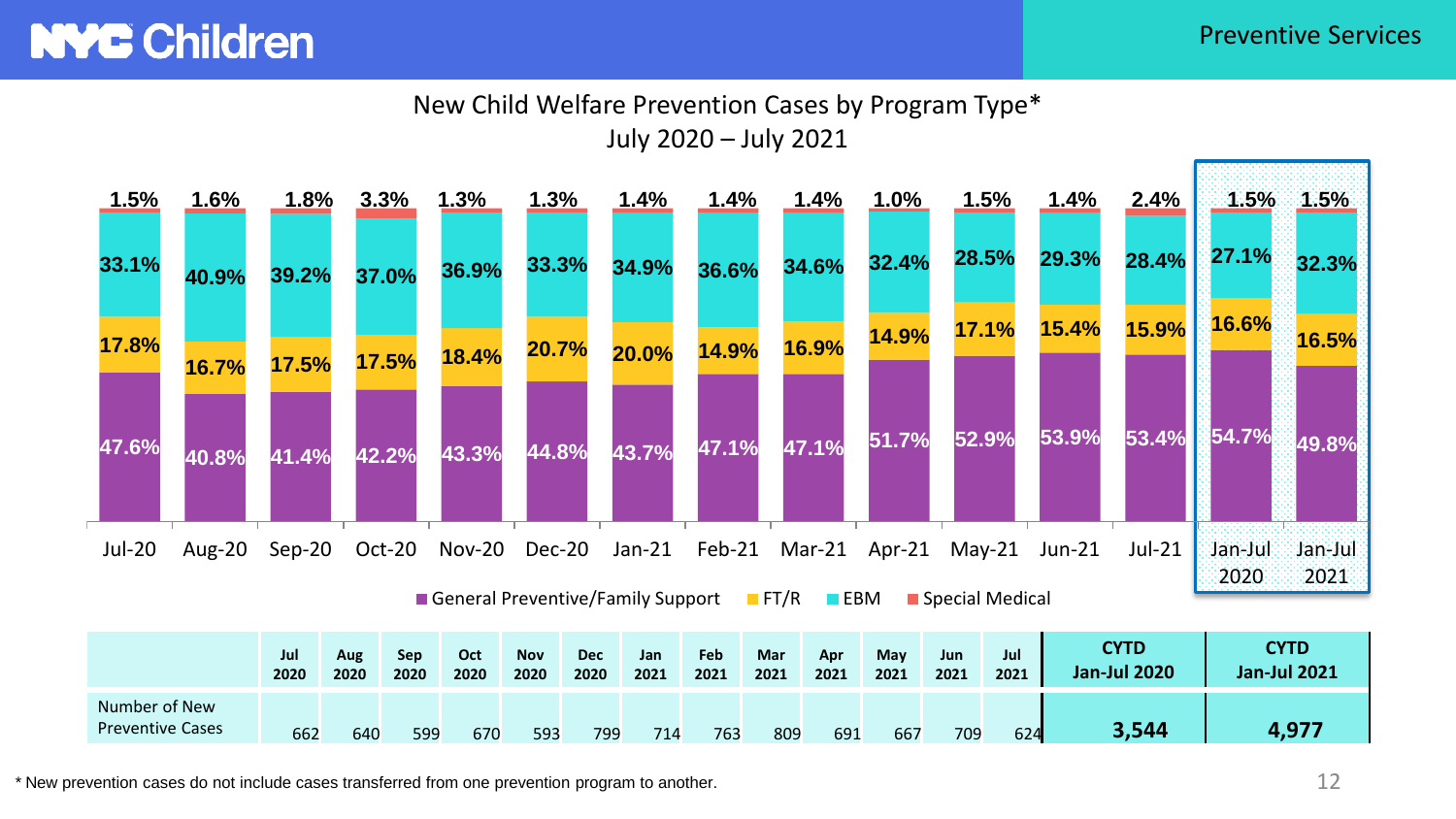#### Foster Care

#### Average Daily Children's Center Population July 2020 – July 2021

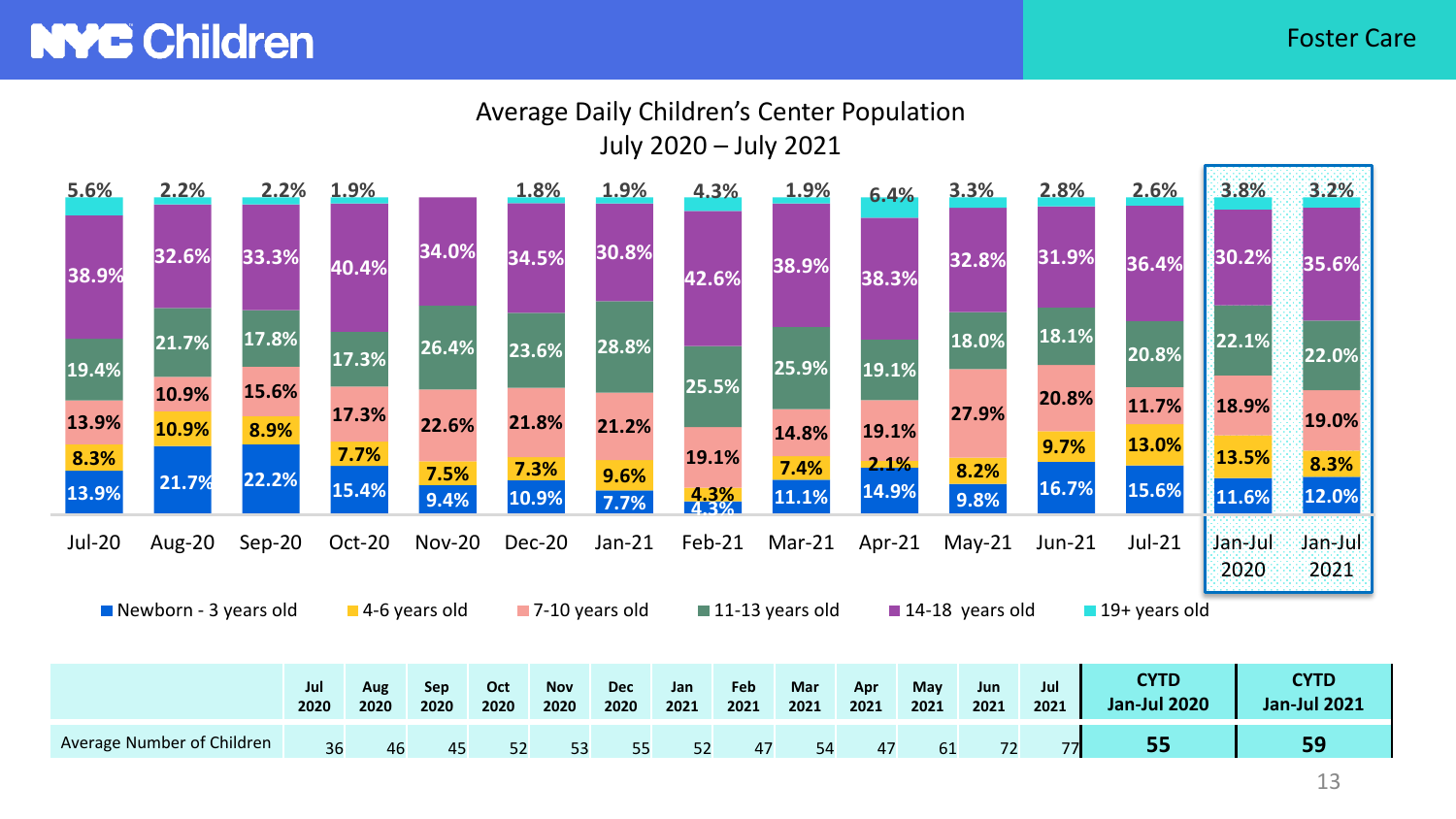Foster Care

### New Placements of Children into Foster Care January 2018 – May 2021



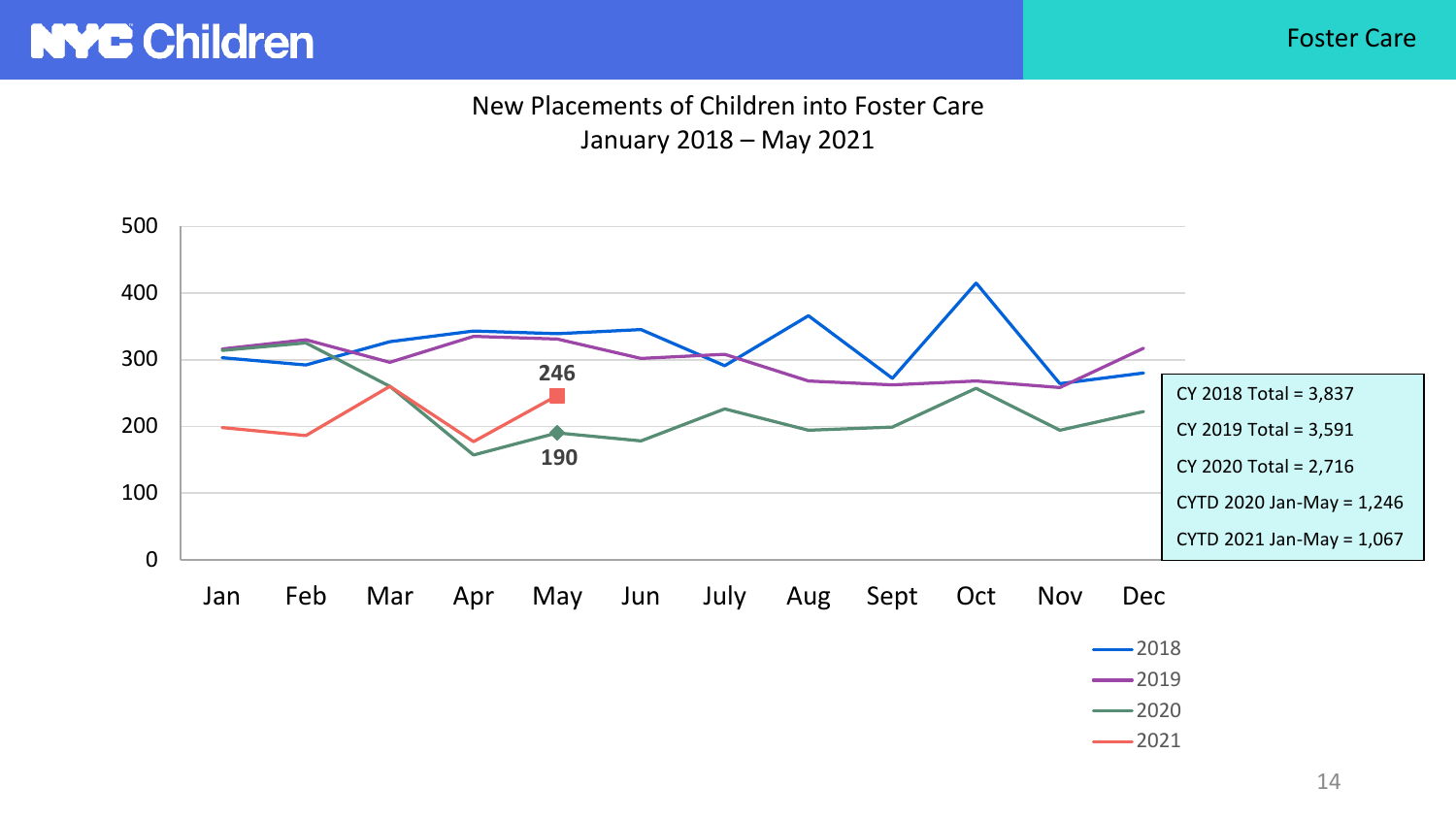#### Foster Care

### Reason for New Placements of Children into Foster Care May 2020 – May 2021



|                             | May<br>2020 | Jun<br>2020 | Jul<br>2020 | Aug<br>2020 | Sep<br>2020 | Oct<br>2020 | <b>Nov</b><br>2020 | <b>Dec</b><br>2020 | Jan<br>2021 | Feb<br>2021 | Mar<br>2021 | Apr<br>2021 | May<br>2021 | <b>CYTD</b><br>  Jan-Mav 2020   Jan-Mav 2021 | <b>CYTD</b> |
|-----------------------------|-------------|-------------|-------------|-------------|-------------|-------------|--------------------|--------------------|-------------|-------------|-------------|-------------|-------------|----------------------------------------------|-------------|
| <b>Number of Placements</b> | 190         | 178         | 226         | 194         | 199         | 257         | 194                | 222                | 198         | 186         | 260         | 177         | 246         | 1,246                                        | 1,067       |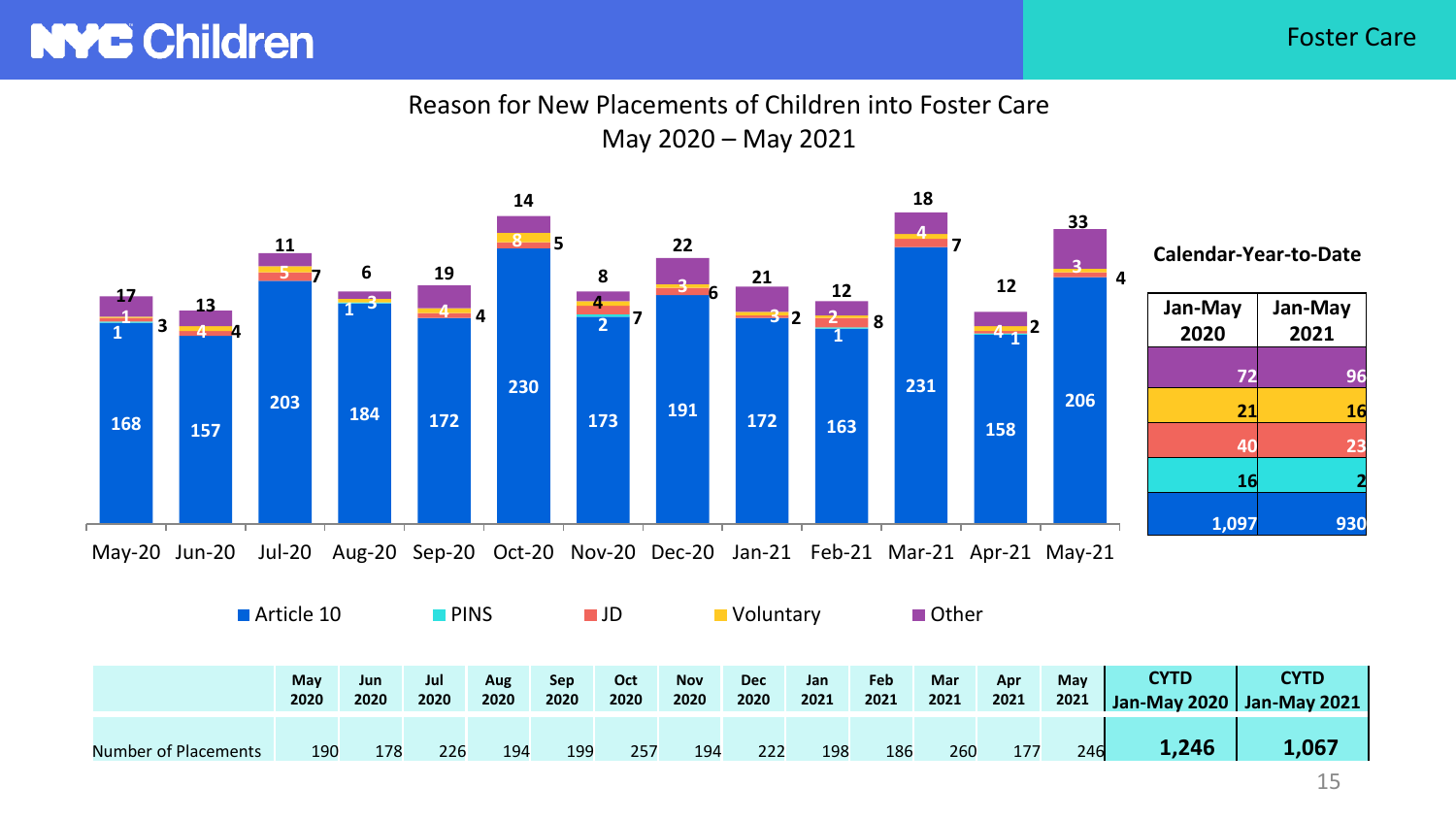#### Foster Care

### New Placements of Children into Foster Care\* by Age CY 2018 – May 2021

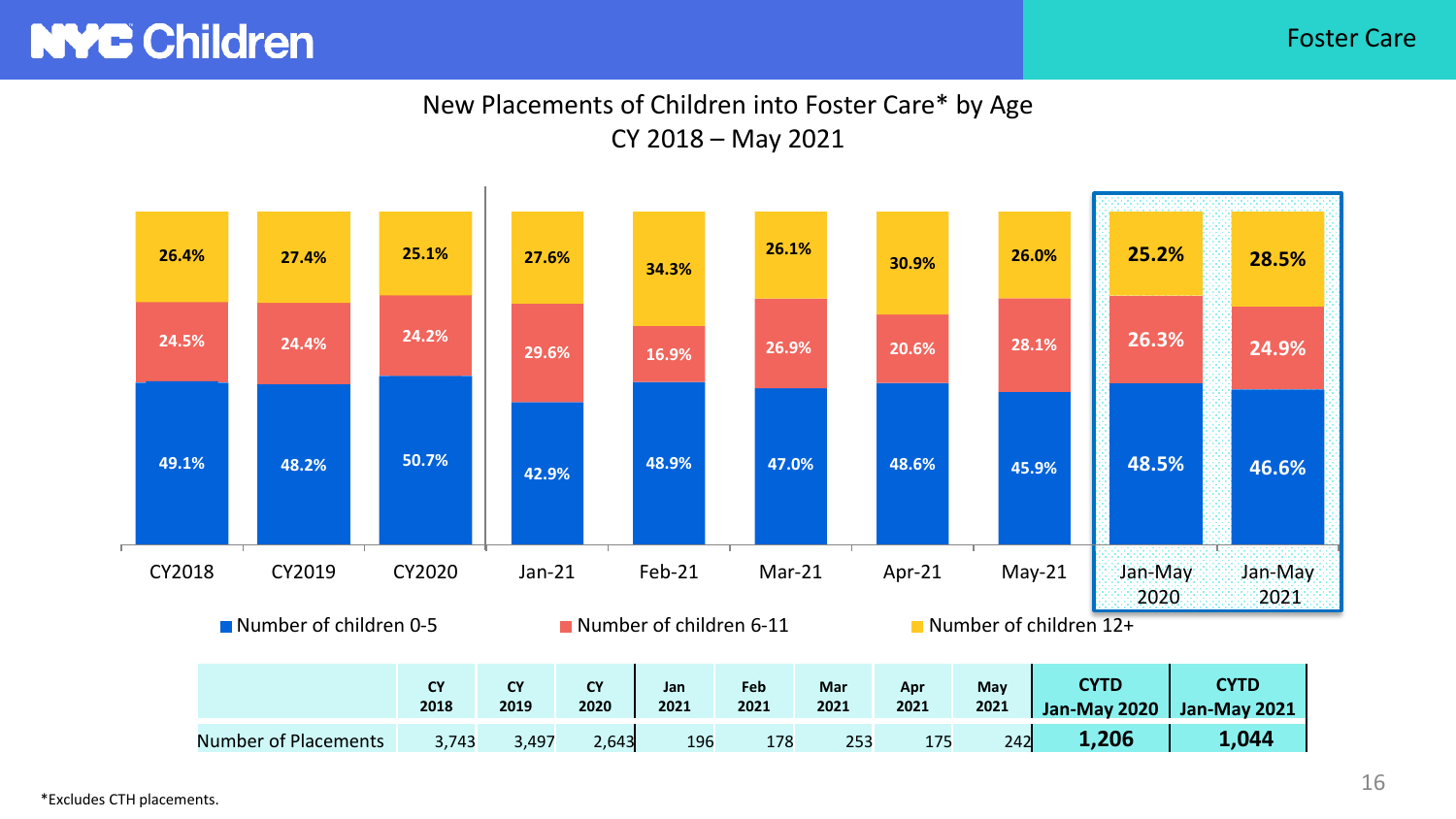## Children in Foster Care \* June 2020 – June 2021 (end of month)

|                |                |                            |                           |                |                                                                              |                |                            |                 |                     |                                             |                        |                                                                     | Calendar-Year-to-Date<br>(Average) |                 |
|----------------|----------------|----------------------------|---------------------------|----------------|------------------------------------------------------------------------------|----------------|----------------------------|-----------------|---------------------|---------------------------------------------|------------------------|---------------------------------------------------------------------|------------------------------------|-----------------|
| 3,263<br>41.5% | 3,254<br>41.6% | 3,227<br>41.5%             | 3,259<br>41.8%            | 3,265<br>42.0% | 3,290<br>42.4%                                                               | 3,266<br>42.7% | 3,261<br>42.5%             | 3,239 <br>42.4% | 3,225<br>42.5%      | 3,175<br>42.5%                              | 3,130<br>42.3%         | 3,114<br>42.5%                                                      | Jan-Jun<br>2020                    | Jan-Jun<br>2021 |
| 225            | 229            | 227                        | 227                       | 233            | $236 -$                                                                      | 235            | 237                        | 237             | 233                 | 234                                         | 226                    | 226                                                                 | 3,122                              | 3,191           |
|                |                |                            |                           |                |                                                                              |                |                            |                 |                     |                                             |                        |                                                                     | 217                                | 232             |
| 2,889          | 2,871          | 2,833                      | 2,836                     | 2,783          | 2,779                                                                        | 2,743          | 2,755                      | 2,713           | 2,704               | 2,652                                       | 2,617                  | 2,575                                                               |                                    |                 |
| 36.8%          | 36.7%          | 36.4%                      | 36.3%                     | 35.89          | 35.8%                                                                        | 35.9%          | 35.9%                      | 35.6%           | 35.6%               | 35.5%                                       | 35.4%                  | 35.2%                                                               | 2,910                              | 2,669           |
| 805            | 799            | 807                        | 814                       | 840            | 796                                                                          | 778            | 770                        | 767             | 760                 | 762                                         | 762                    | 760                                                                 | 815                                | 764             |
| 678<br>8.6%    | 674<br>8.6%    | 684<br>8.8%                | <b>667</b><br><b>R</b> 5% | 657<br>8.4%    | 653<br>8.4%                                                                  | 623<br>8.1%    | 643<br>8.4%                | 675<br>8.8%     | $\frac{671}{8.8\%}$ | $\begin{array}{c} 655 \\ 8.8\% \end{array}$ | 659<br>8.9%            | $\begin{array}{ c c }\n\hline\n649 \\ 8.9\% \\ \hline\n\end{array}$ | 696                                | 659             |
| Jun-20         | Jul-20         |                            |                           |                | Aug-20 Sep-20 Oct-20 Nov-20 Dec-20 Jan-21 Feb-21 Mar-21 Apr-21 May-21 Jun-21 |                |                            |                 |                     |                                             |                        |                                                                     |                                    |                 |
|                |                | $\blacksquare$ Residential |                           |                | <b>■</b> Treatment FFC                                                       |                | $\blacksquare$ Regular FBH |                 | Special Medical     |                                             | $\blacksquare$ Kinship |                                                                     |                                    |                 |

|                       | Jun   | Jul   | Aug   | Sep   | Oct   | <b>Nov</b> | Dec   | Jan   | Feb   | Mar   | Apr   | May   | June  | <b>CYTD</b>         | <b>CYTD</b>         |
|-----------------------|-------|-------|-------|-------|-------|------------|-------|-------|-------|-------|-------|-------|-------|---------------------|---------------------|
|                       | 2020  | 2020  | 2020  | 2020  | 2020  | 2020       | 2020  | 2021  | 2021  | 2021  | 2021  | 2021  | 2021  | <b>Jan-Jun 2020</b> | <b>Jan-Jun 2021</b> |
| Number in Foster Care | 7,860 | 7.827 | 7.778 | 7,803 | 7.778 | /0.754     | 7,645 | 7,666 | 7,631 | 7,593 | 7.478 | 7,394 | 7,324 | 7,759               | 7,514               |

\*Excludes CTH placements and includes children in 24 hour care and approximately 200 young children who are living in foster homes or residential care facilities with their mothers who are in foster care (8D children).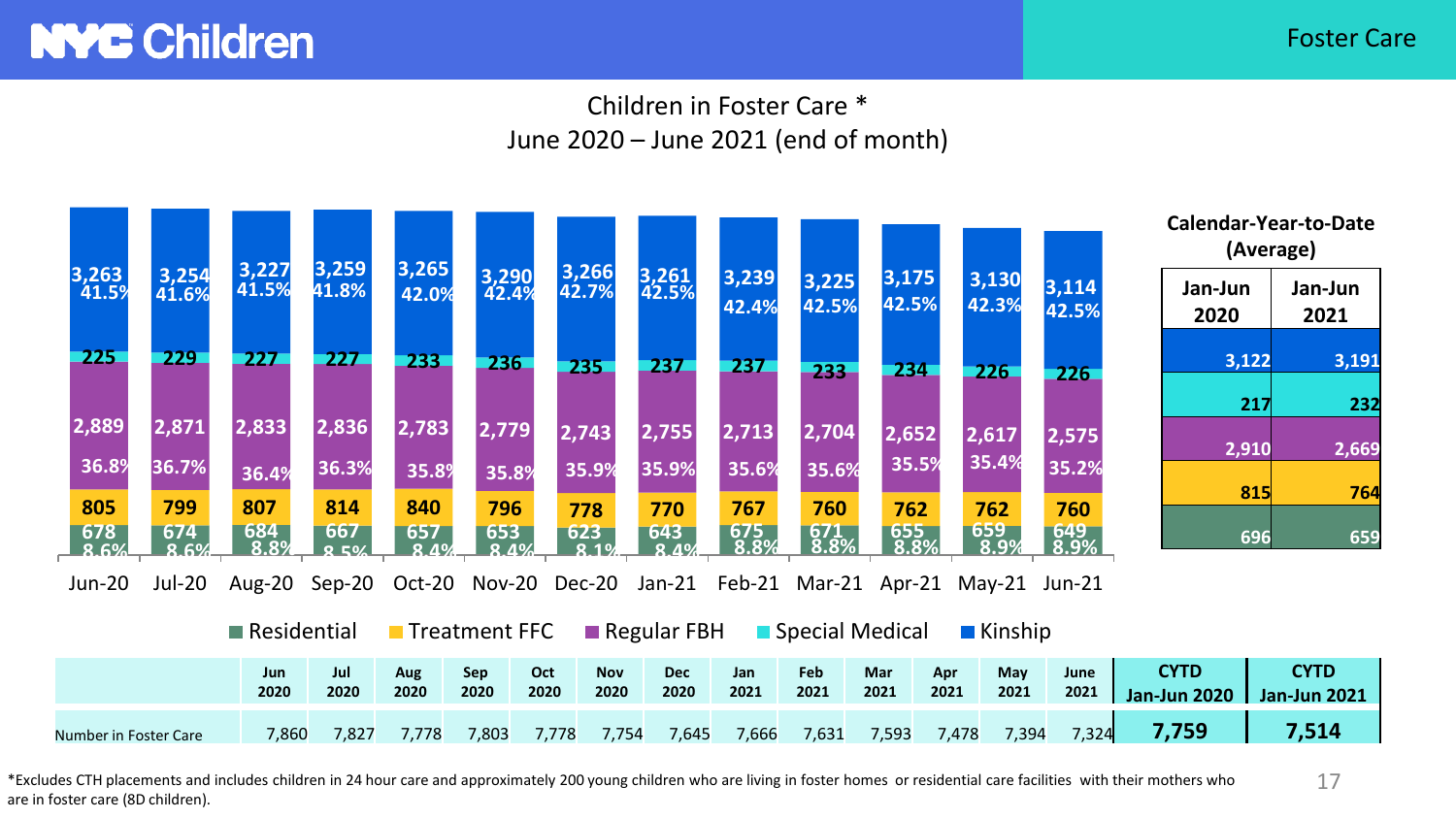Foster Care

### Children Freed for Adoption, Surrender by at Least One Parent June 2020 – June 2021



|                           | Jun  | Jul  | Aug  | Sep               | Oct  | <b>Nov</b> | <b>Dec</b> | Jan  | Feb  | Mar  | Apr  | May  | Jun  | CYTD                | <b>CYTD</b>         |
|---------------------------|------|------|------|-------------------|------|------------|------------|------|------|------|------|------|------|---------------------|---------------------|
|                           | 2020 | 2020 | 2020 | 2020              | 2020 | 2020       | 2020       | 2021 | 2021 | 2021 | 2021 | 2021 | 2021 | <b>Jan-Jun 2020</b> | <b>Jan-Jun 2021</b> |
| Number Freed for Adoption |      |      | 10   | $12 \overline{ }$ | 20   | 17         |            | 13   |      | 38   | 36   | 30   | 28   | 140                 | 149                 |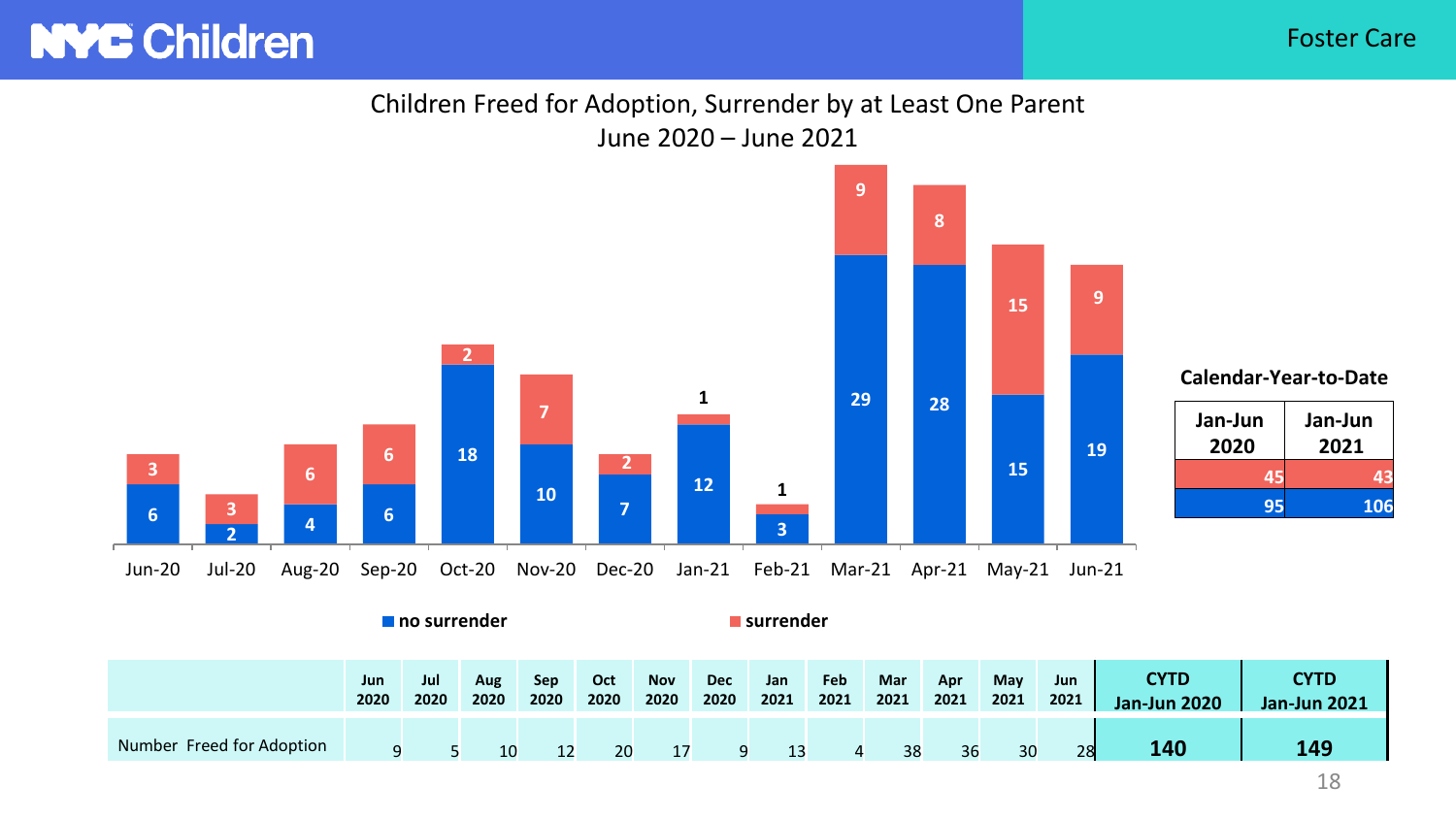### Permanency and Non-Permanency\* Discharges from Foster Care\*\* May 2020 – May 2021



May-20 Jun-20 Jul-20 Aug-20 Sep-20 Oct-20 Nov-20 Dec-20 Jan-21 Feb-21 Mar-21 Apr-21 May-21

**Reunifications Adoptions KingAP Non-Permanency Discharges** 

|                      | May<br>2020 | Jun<br>2020 | Jul<br>2020 | Aug<br>2020 | Sep<br>2020 | Oct<br>2020 | <b>Nov</b><br>2020 | <b>Dec</b><br>2020 | Jan<br>2021 | Feb<br>2021 | Mar<br>2021 | Apr<br>2021 | May<br>2021 | <b>TYTD</b>       | <b>CYTD</b><br>Jan-May 2020   Jan-May 2021 |
|----------------------|-------------|-------------|-------------|-------------|-------------|-------------|--------------------|--------------------|-------------|-------------|-------------|-------------|-------------|-------------------|--------------------------------------------|
| Number of Discharges | 163         | 165         | 208         | 197         | 224         | 210         | 223                | 233                | 250         | 263         | 335         | 245         | 293         | $\frac{1}{1.120}$ | 1,386                                      |

\*Non-permanency discharges include AWOL, APPLA (youth 18-20 years old discharged to self and youth who reached 21 while in care), and other discharge destinations such as psychiatric institutions and correctional facilities and discharges with unspecified destinations. 19

\*\*Excludes discharges of youth from CTH placements.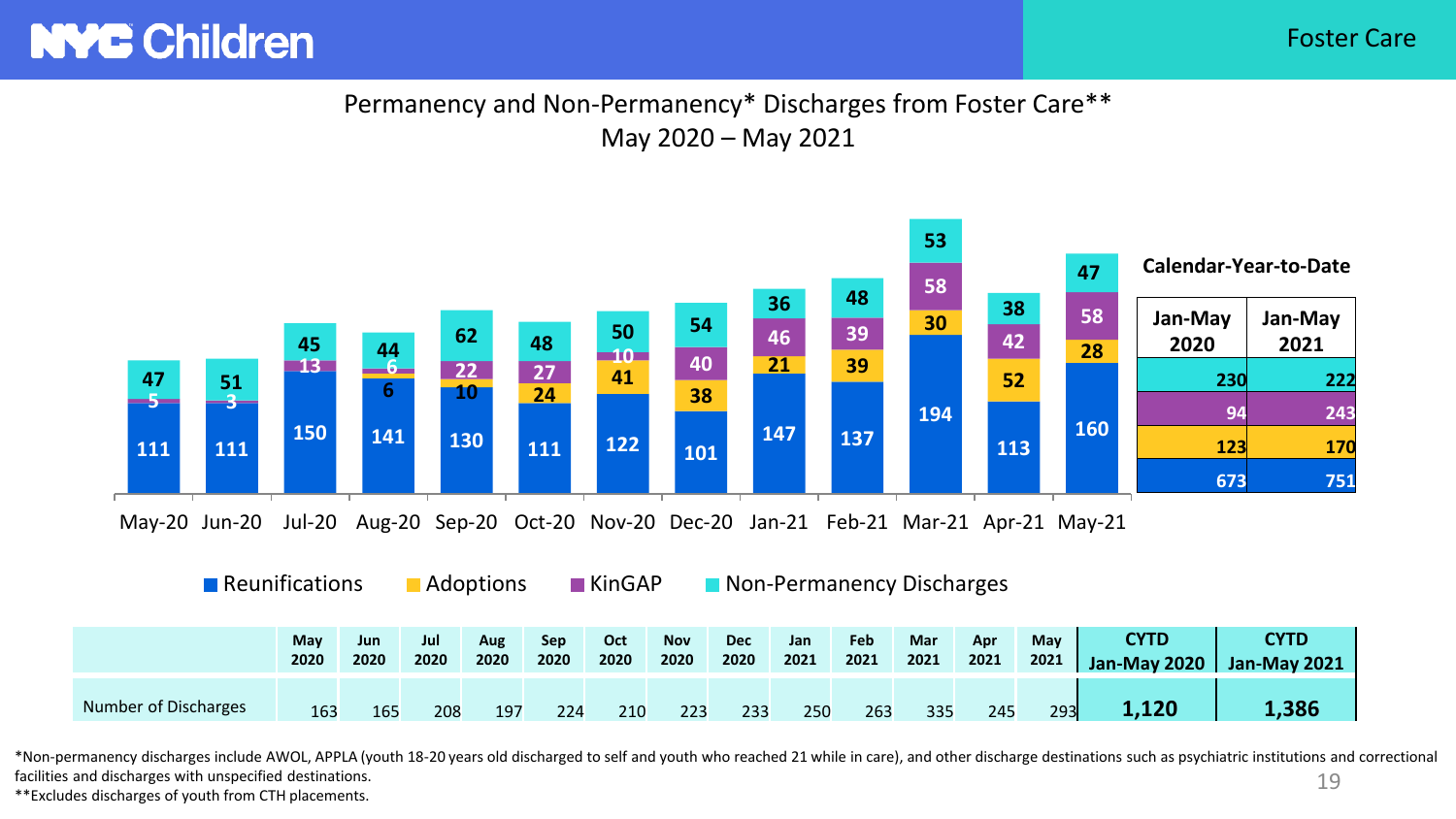Juvenile Justice

### Total Monthly Admissions to Detention January 2018 – July 2021\*



\*Beginning in September 2018 detention admissions include admissions to the Horizon Juvenile Facility of 16 and 17 year olds moved off Rikers Island and pre-Raise the Age 17 year olds.

20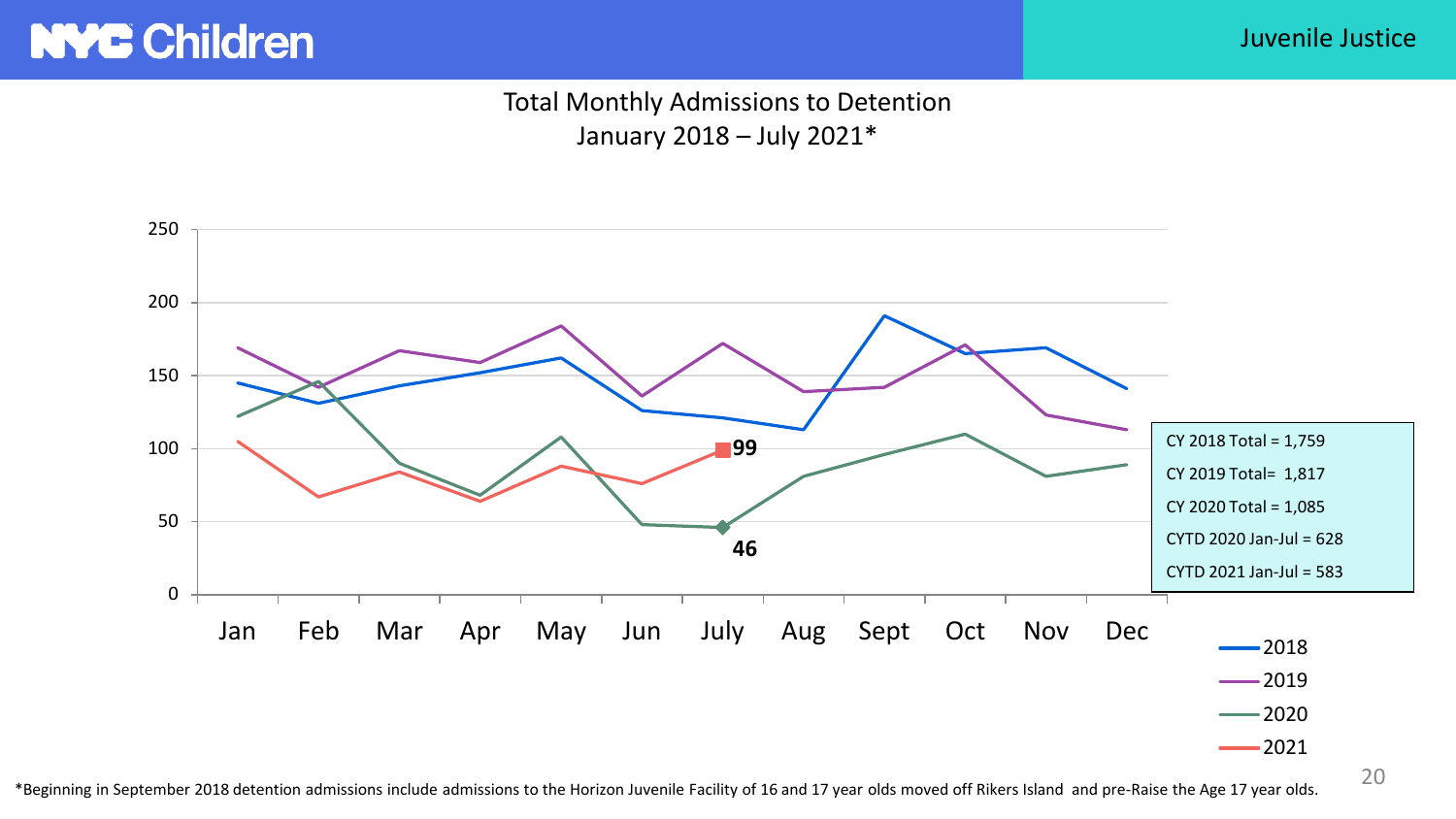#### Detention Monthly Average Daily Population January 2018 – July 2021\*



\*Beginning in September 2018 until August 2020 the Horizon Juvenile Facility was housing 16 and 17 year olds moved off Rikers Island and pre-Raise the Age 17 year olds.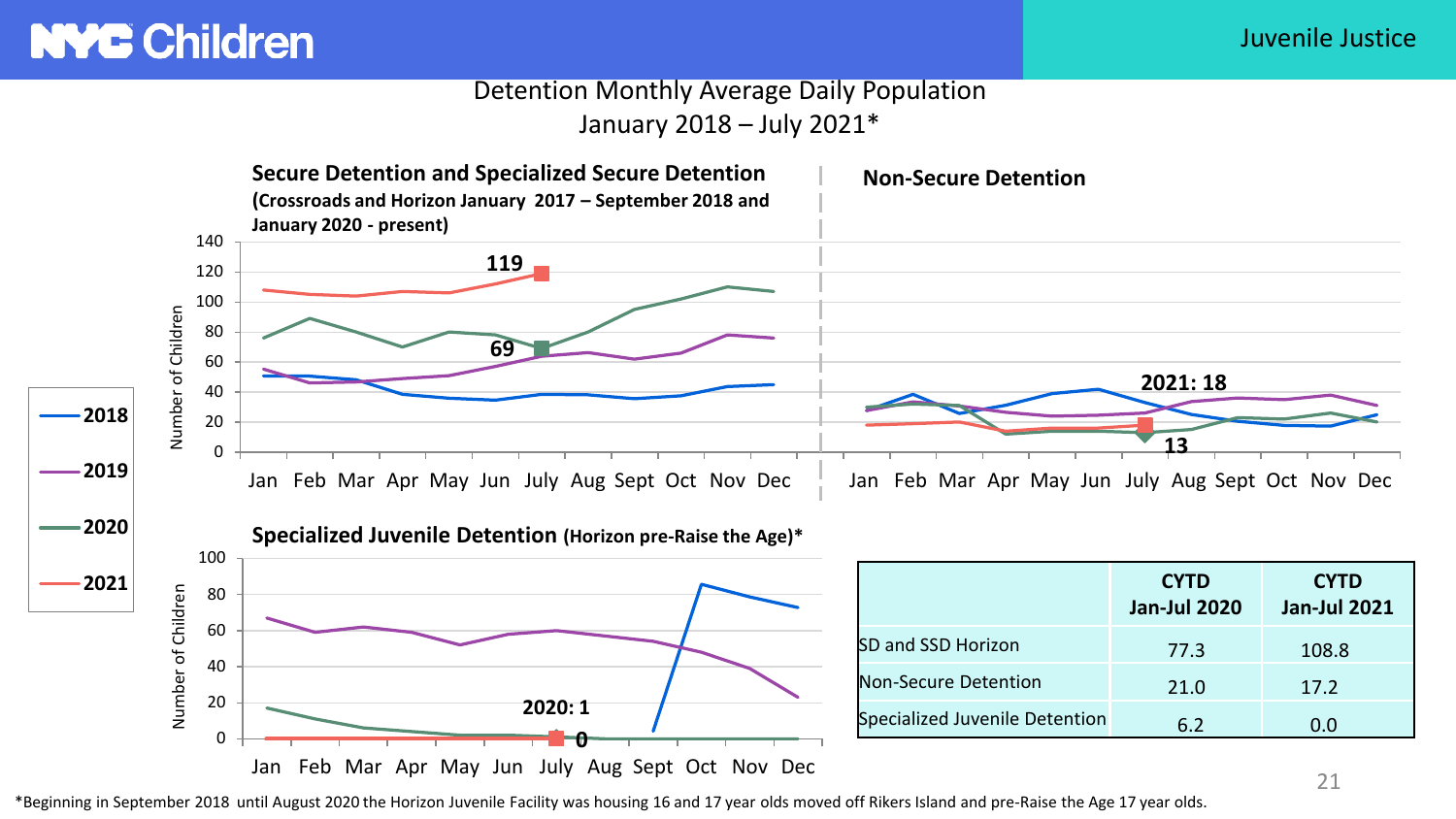#### Juvenile Justice

**2021**

22

# **NYC** Children





|             |             | ■ Adolescent Offender                 |             | <b>Juvenile Deliquent</b> |                    |             | ■ Juvenile Offender |             | <b>Pre-Raise the Age</b> |             |             | $\blacksquare$ Other |                                    |                                    |
|-------------|-------------|---------------------------------------|-------------|---------------------------|--------------------|-------------|---------------------|-------------|--------------------------|-------------|-------------|----------------------|------------------------------------|------------------------------------|
|             |             | <b>Total Average Daily Population</b> |             |                           |                    |             |                     |             |                          |             |             |                      |                                    |                                    |
| Jul<br>2020 | Aug<br>2020 | <b>Sep</b><br>2020                    | Oct<br>2020 | <b>Nov</b><br>2020        | <b>Dec</b><br>2020 | Jan<br>2021 | Feb<br>2021         | Mar<br>2021 | Apr<br>2021              | May<br>2021 | Jun<br>2021 | Jul<br>2021          | <b>CYTD</b><br><b>Jan-Jul 2020</b> | <b>CYTD</b><br><b>Jan-Jul 2021</b> |
| 83          | 95          | 118                                   | 124         | 136                       | 127                | 127         | 123                 | 124         | 120                      | 121         | 129         | <b>137</b>           | 104.5                              | 126.0                              |

\*Case Type definitions: Adolescent Offender (AO) is a person 16 years of age charged with a felony on or after 10/1/18 and a person 17 years of age charged with a felony on or after 10/1/19; Juvenile Delinquent (JD) is a person 7-15 years of age who has committed an act which would be considered a crime if the person were old enough and capable of being treated as an adult. Sixteen year olds charged with a misdemeanor (except those charged under NYS Vehicle and Traffic Law) on or after 10/1/18 and 17 year olds charged on or after 10/1/19 are also JDs.; Juvenile Offender (JO) a person 13-15 years of age with a serious violent felony charge; Pre-Raise the Age is a person who was 16 or 17 years old when transferred off Rikers Island 10/1/18 and 17 year olds charged with crimes 10/1/18- 9/30/19; and Other case type includes youth detained for other authorities and ACS warrants.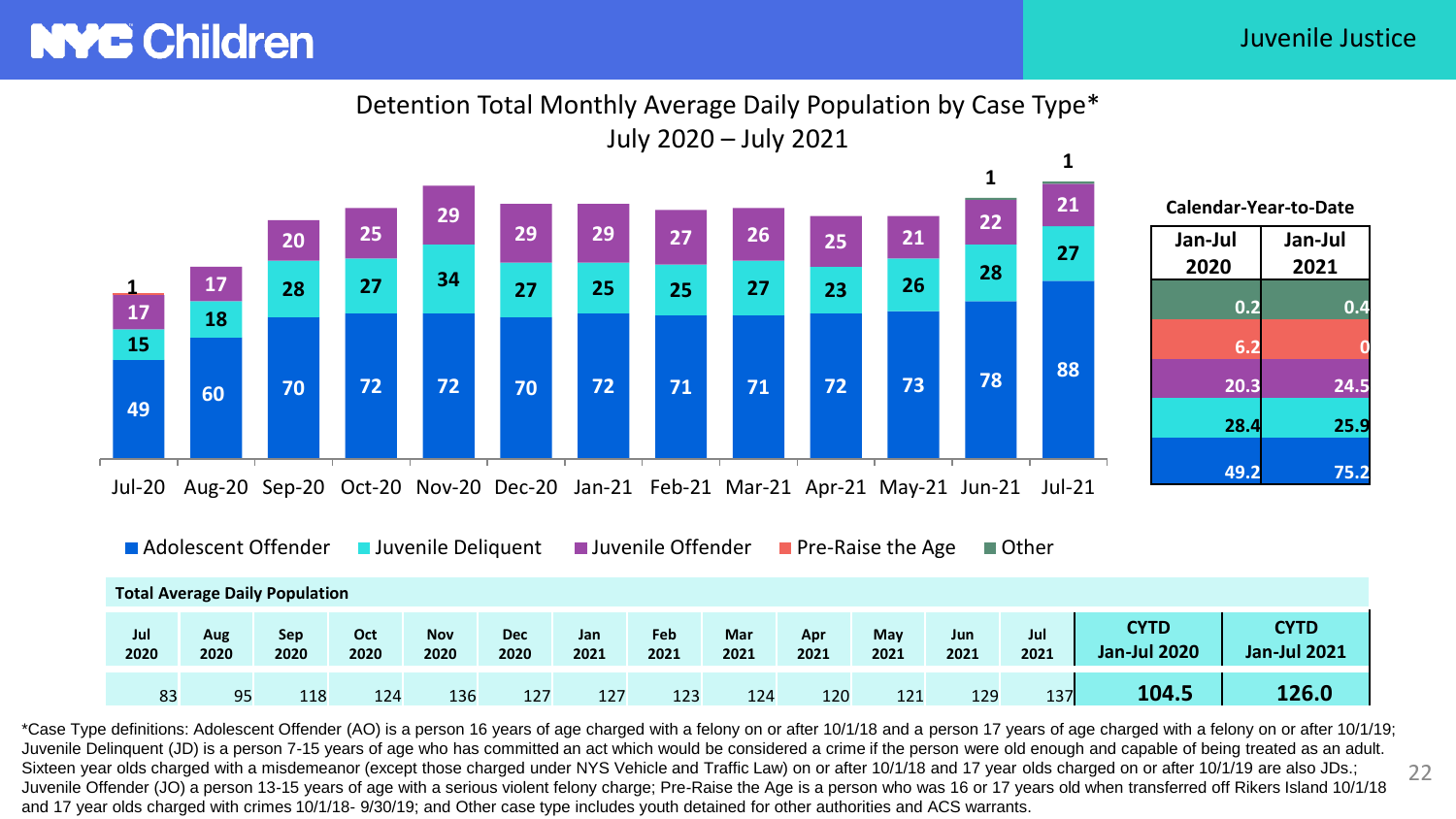Juvenile Justice

### Total Monthly Releases from Detention January 2018 – July 2021\*

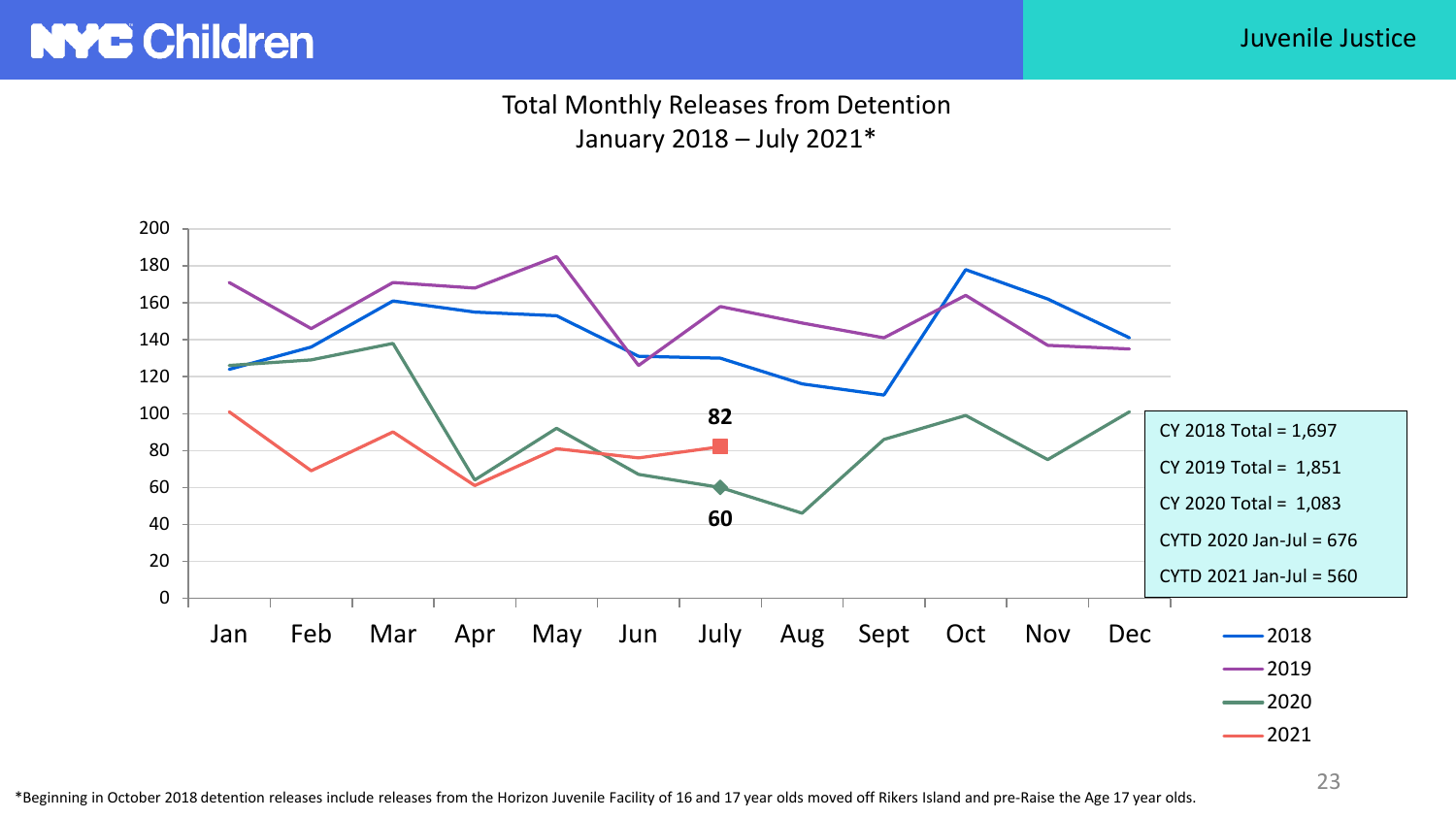Juvenile Justice

### Close to Home Admissions January 2018 – Jul 2021

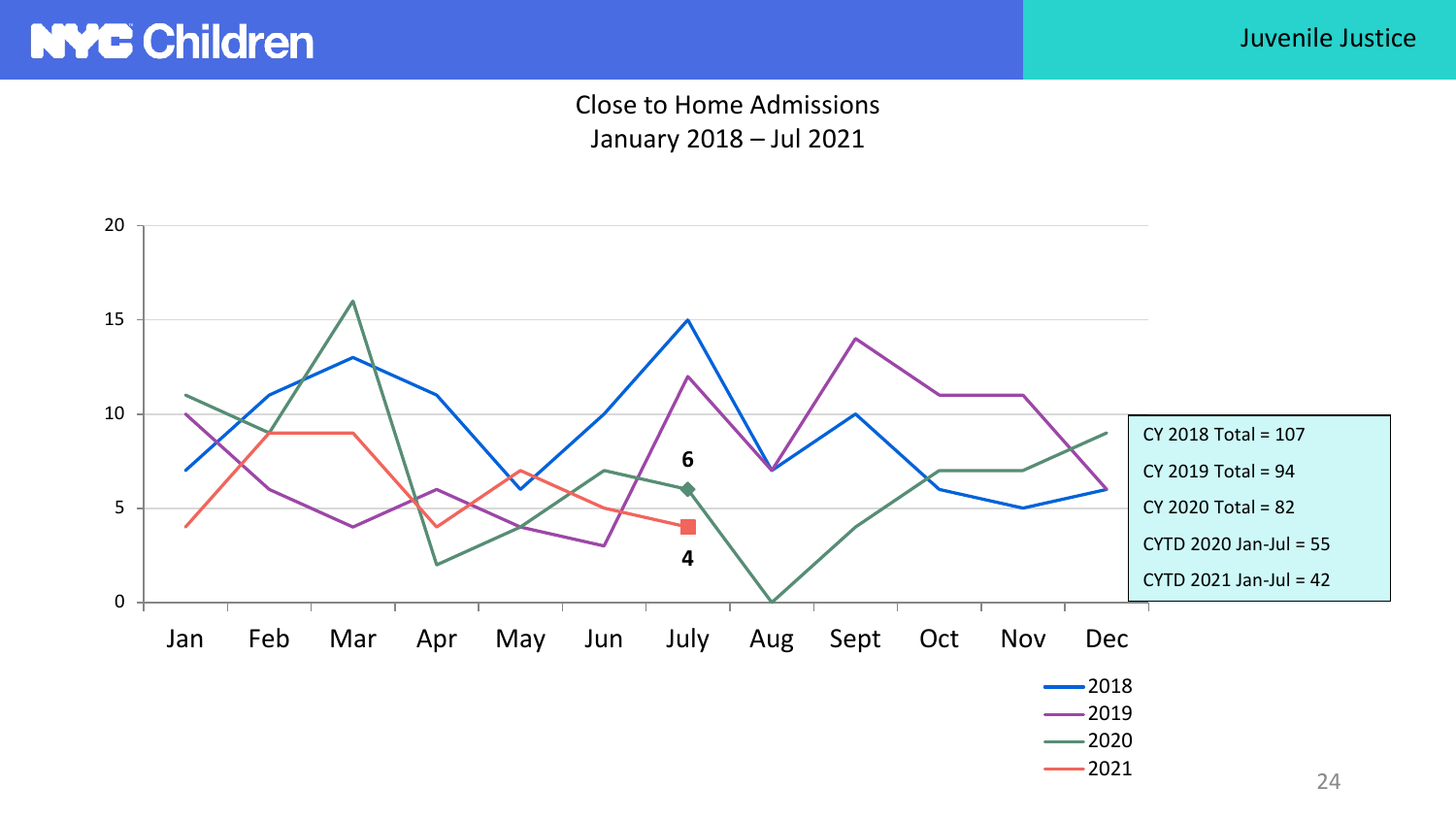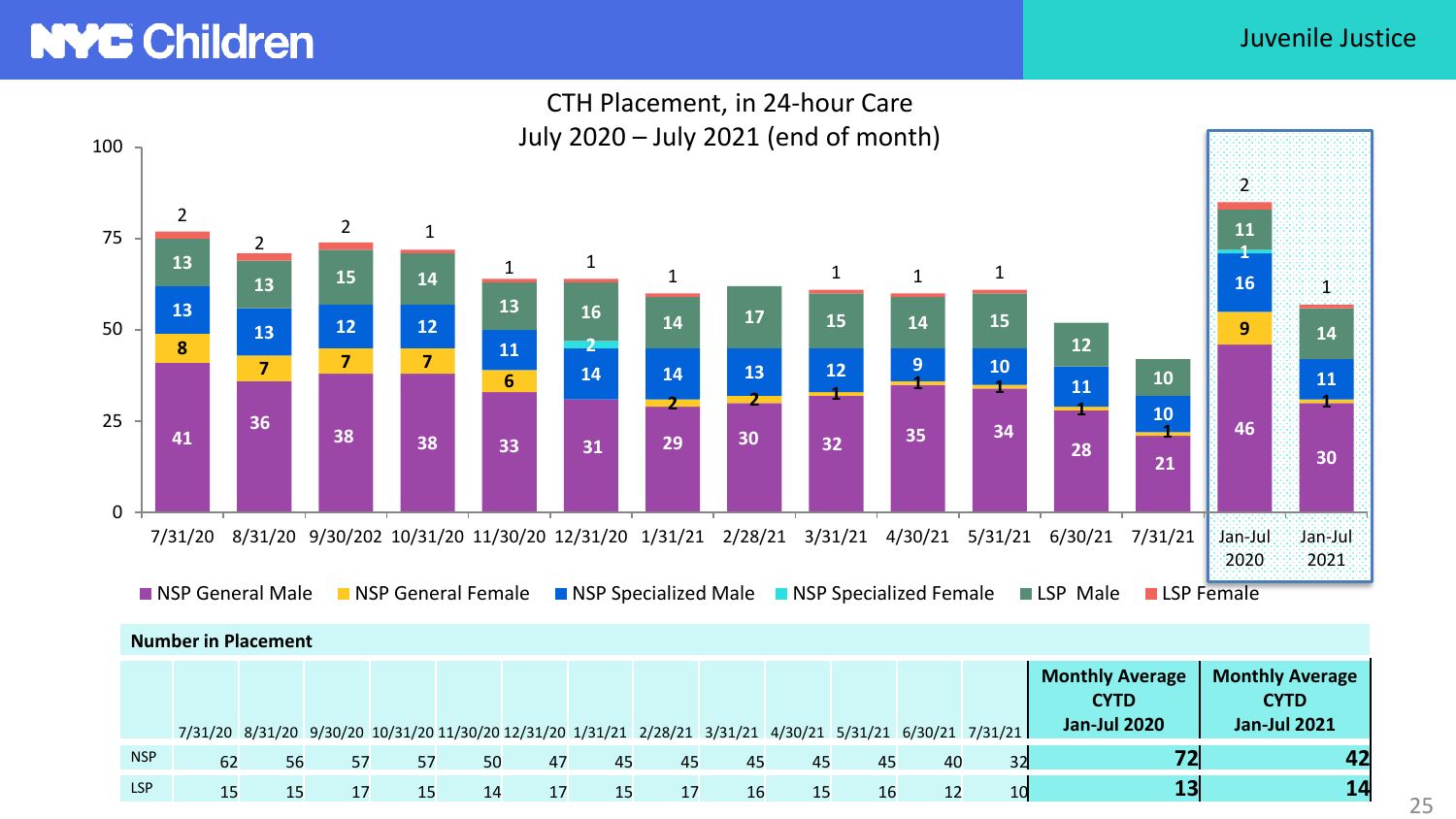Juvenile Justice

## Releases from Close to Home Placement to Aftercare January 2018 – July 2021

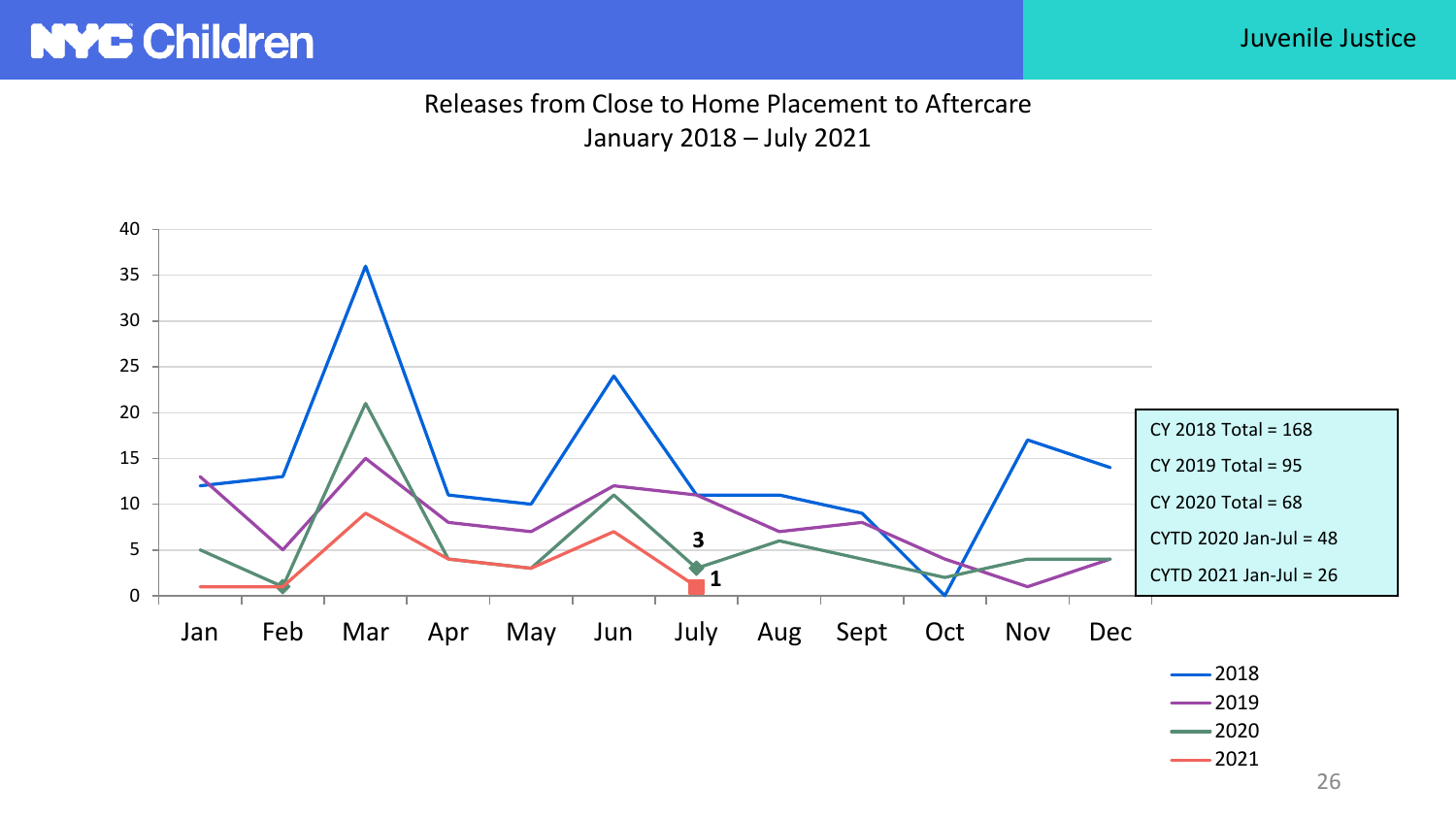

Juvenile Justice

## CTH Aftercare Census June 2020 – June 2021

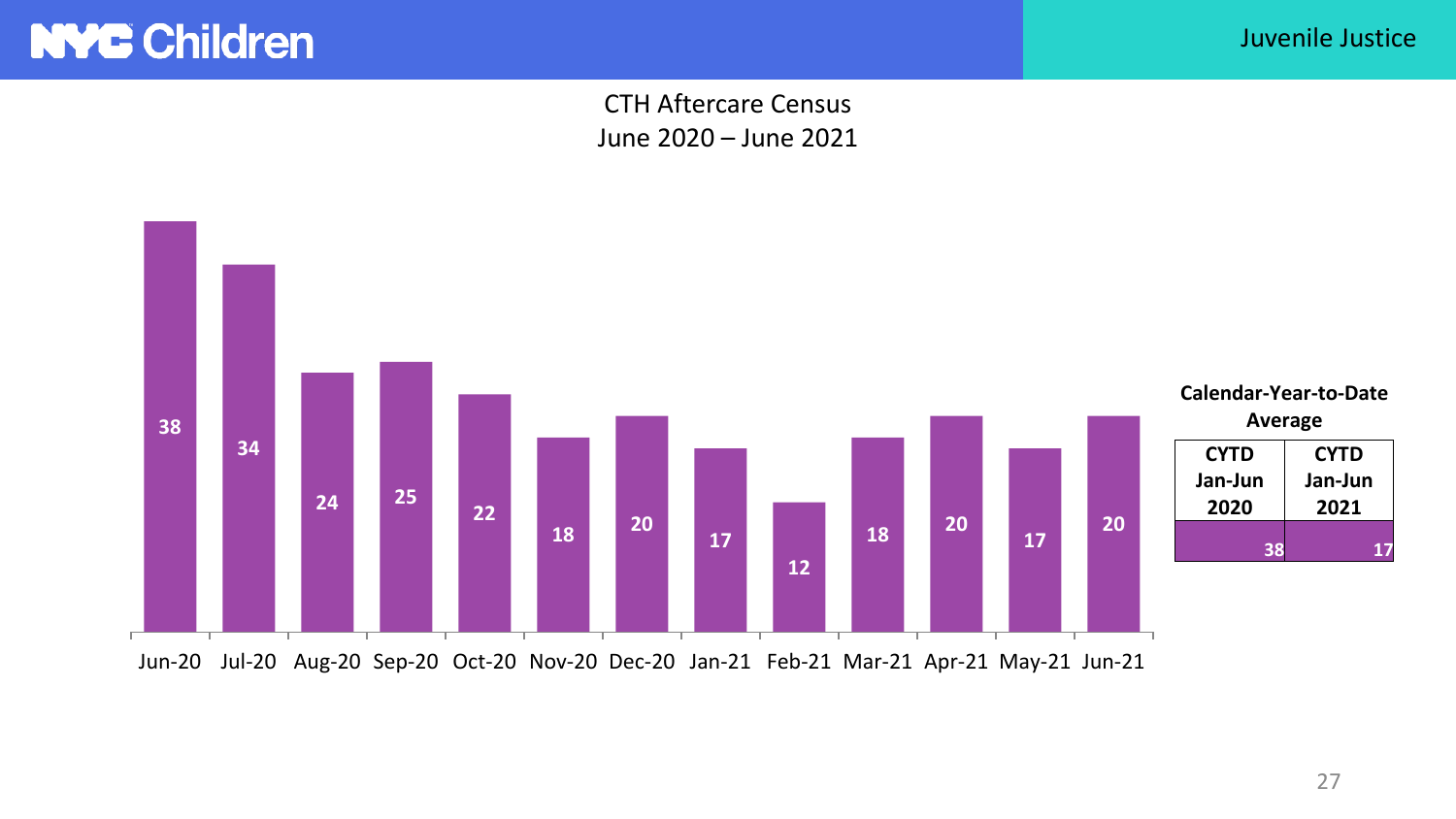

## Appendix

Figure 1: SCR Intakes by Reporter Group, May 20 - July 20 and May 21 - July 21

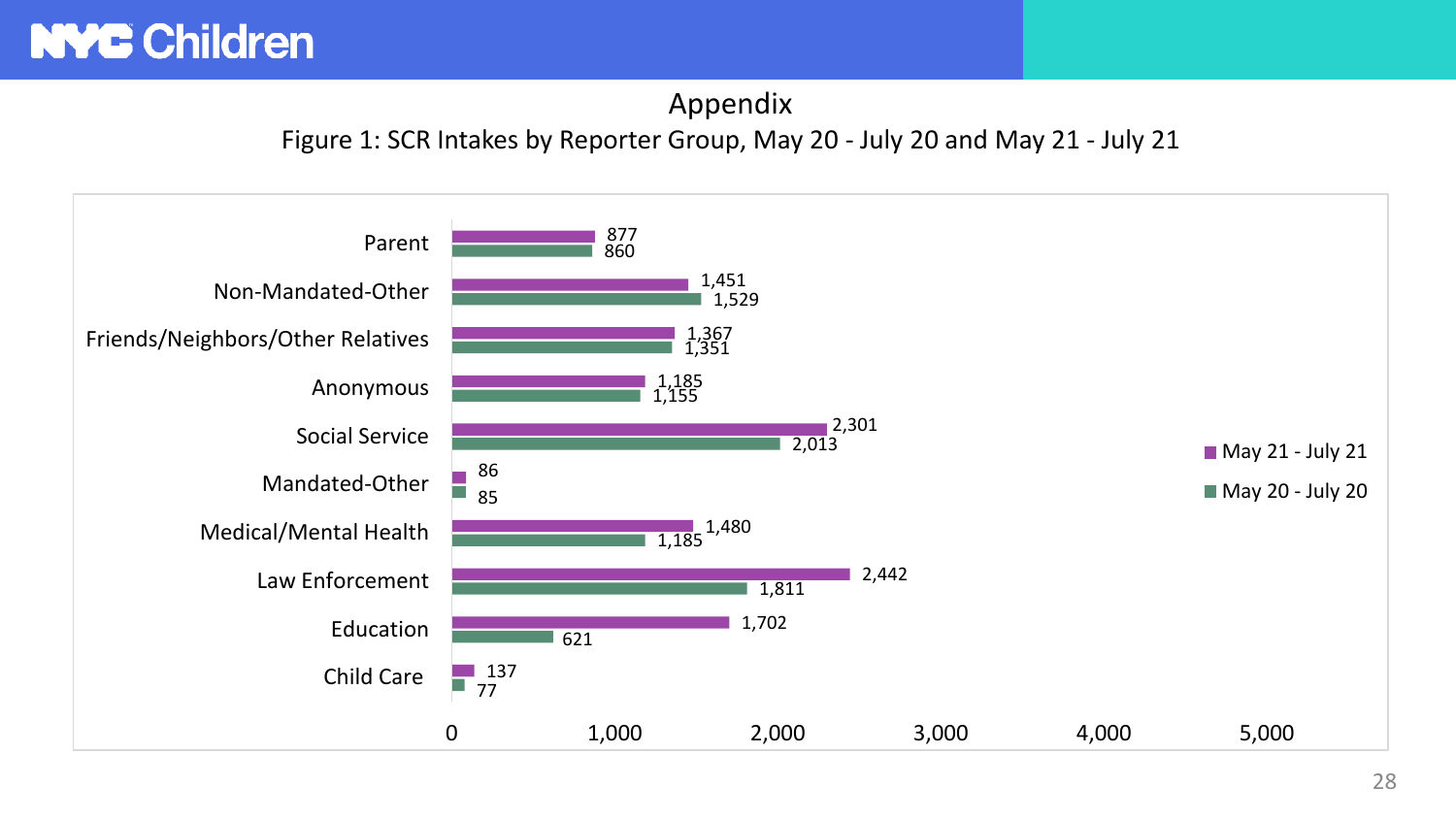Figure 2: SCR Allegations May 21 - July 21



#### Total Allegations = 30,341

Allegations are grouped as follows: Physical Abuse - burn, fatality, fracture, choking, twisting, shaking, excessive corporal punishment, internal injuries, lacerations, bruises, welts, poisoning, noxious substances; Educational Neglect – educational neglect; Lack of Medical Care – lack of medical care; Neglect - inadequate guardianship, inadequate food, clothing, shelter, lack of supervision, malnutrition, failure to thrive, swelling, dislocations, sprains; Psychological Abuse - isolation, emotional neglect; Sexual Abuse/Trafficking – sexual abuse, sex trafficking; Substance Abuse - parental drug use, child drug use; and Other -abandonment, inappropriate custodial conduct, labor trafficking.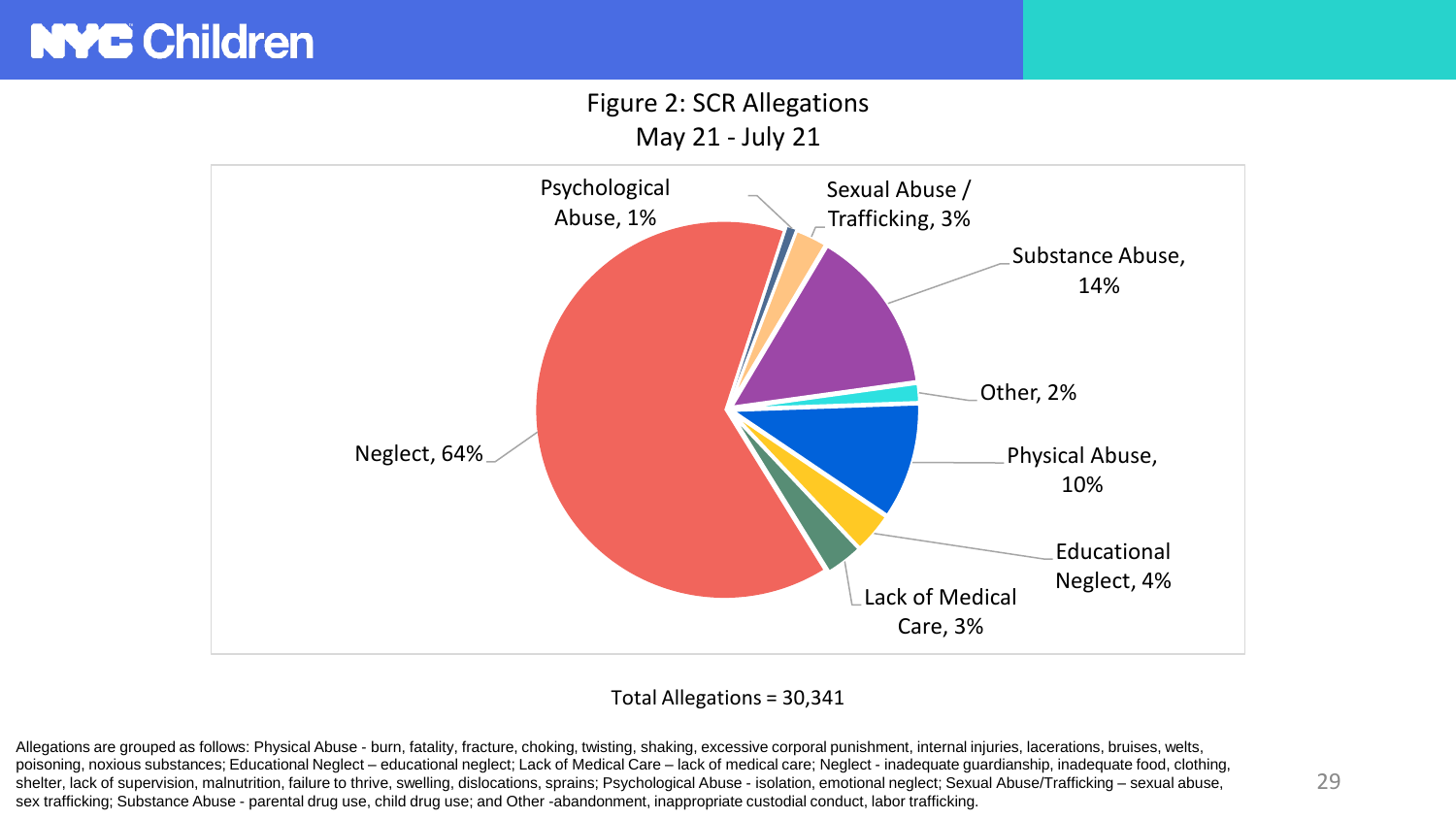Figure 3: SCR Investigations by Borough May 20 - July 20 and May 21 - July 21

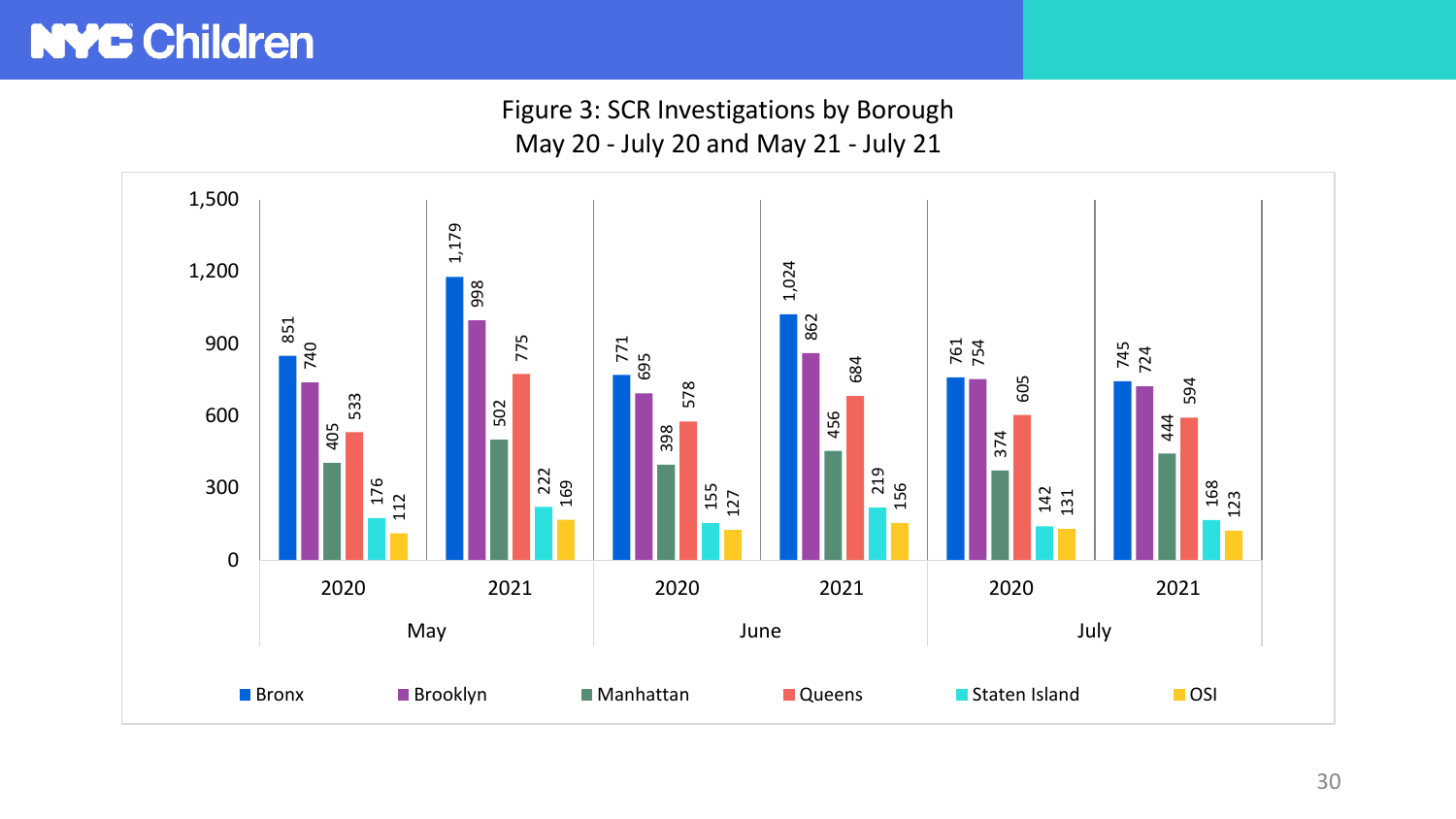## Table 1: SCR Investigations Changes by Borough May 20 - July 20 and May 21 - July 21

| Month | Year     | <b>Bronx</b> | <b>Brooklyn</b> | Manhattan | Queens  | Staten Island | OSI     | Other   | Total  |
|-------|----------|--------------|-----------------|-----------|---------|---------------|---------|---------|--------|
|       | 2020     | 851          | 740             | 405       | 533     | 176           | 112     | 80      | 2,897  |
| May   | 2021     | 1,179        | 998             | 502       | 775     | 222           | 169     | 144     | 3,989  |
|       | % Change | 38.5%        | 34.9%           | 24.0%     | 45.4%   | 26.1%         | 50.9%   | 80.0%   | 37.7%  |
|       | 2020     | 771          | 695             | 398       | 578     | 155           | 127     | 107     | 2,831  |
| June  | 2021     | 1,024        | 862             | 456       | 684     | 219           | 156     | 129     | 3,530  |
|       | % Change | 32.8%        | 24.0%           | 14.6%     | 18.3%   | 41.3%         | 22.8%   | 20.6%   | 24.7%  |
|       | 2020     | 761          | 754             | 374       | 605     | 142           | 131     | 125     | 2,892  |
| July  | 2021     | 745          | 724             | 444       | 594     | 168           | 123     | 118     | 2,916  |
|       | % Change | $-2.1%$      | $-4.0%$         | 18.7%     | $-1.8%$ | 18.3%         | $-6.1%$ | $-5.6%$ | 0.8%   |
|       | 2020     | 2,383        | 2.189           | 1.177     | 1,716   | 473           | 370     | 312     | 8,620  |
| Total | 2021     | 2,948        | 2,584           | 1,402     | 2,053   | 609           | 448     | 391     | 10,435 |
|       | % Change | 23.7%        | 18.0%           | 19.1%     | 19.6%   | 28.8%         | 21.1%   | 25.3%   | 21.1%  |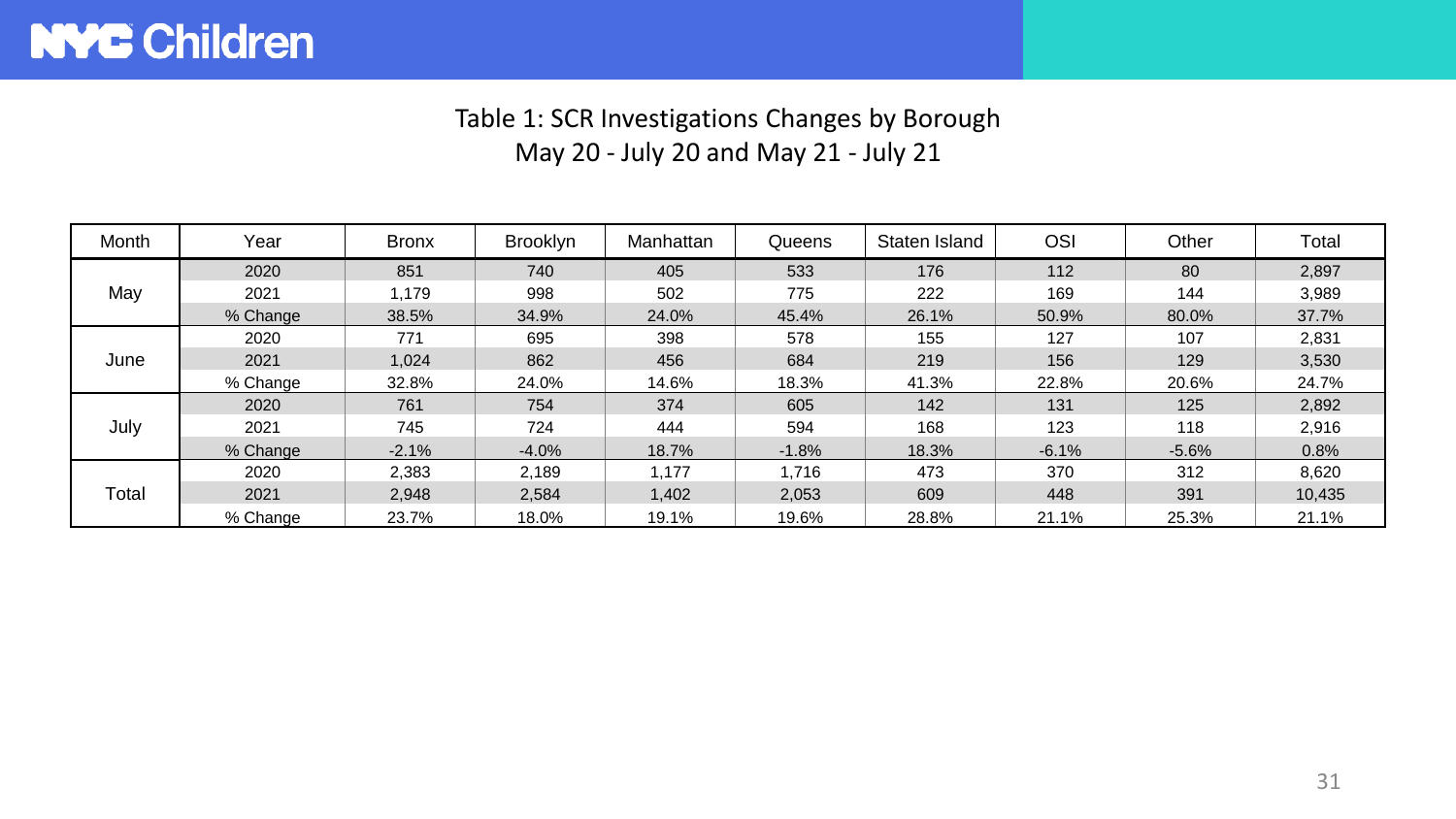**Table 2: Child Welfare Prevention Cases: New and Closed January 2019 – July 2021**

| Year | <b>Month</b>  | <b>New Cases</b> | <b>Closed Cases</b> |
|------|---------------|------------------|---------------------|
|      | $Jan-19$      | 875              | 708                 |
|      | Feb-19        | 767              | 726                 |
|      | <b>Mar-19</b> | 891              | 856                 |
|      | Apr-19        | 844              | 802                 |
|      | May-19        | 843              | 864                 |
| 2019 | Jun-19        | 806              | 841                 |
|      | Jul-19        | 855              | 963                 |
|      | Aug-19        | 880              | 929                 |
|      | $Sep-19$      | 765              | 759                 |
|      | Oct-19        | 786              | 875                 |
|      | <b>Nov-19</b> | 659              | 755                 |
|      | <b>Dec-19</b> | 872              | 745                 |
|      | Jan-20        | 603              | 790                 |
|      | Feb-20        | 521              | 871                 |
|      | Mar-20        | 398              | 1,467               |
|      | Apr-20        | 451              | 1,369               |
|      | May-20        | 470              | 2,131               |
| 2020 | <b>Jun-20</b> | 439              | 2,389               |
|      | Jul-20        | 662              | 643                 |
|      | <b>Aug-20</b> | 640              | 500                 |
|      | $Sep-20$      | 599              | 431                 |
|      | Oct-20        | 670              | 405                 |
|      | <b>Nov-20</b> | 593              | 365                 |
|      | <b>Dec-20</b> | 799              | 448                 |
|      | $Jan-21$      | 714              | 357                 |
|      | Feb-21        | 763              | 397                 |
|      | $Mar-21$      | 809              | 556                 |
| 2021 | Apr-21        | 691              | 605                 |
|      | $May-21$      | 667              | 645                 |
|      | $Jun-21$      | 709              | 711                 |
|      | $Jul-21$      | 624              | 785                 |

32